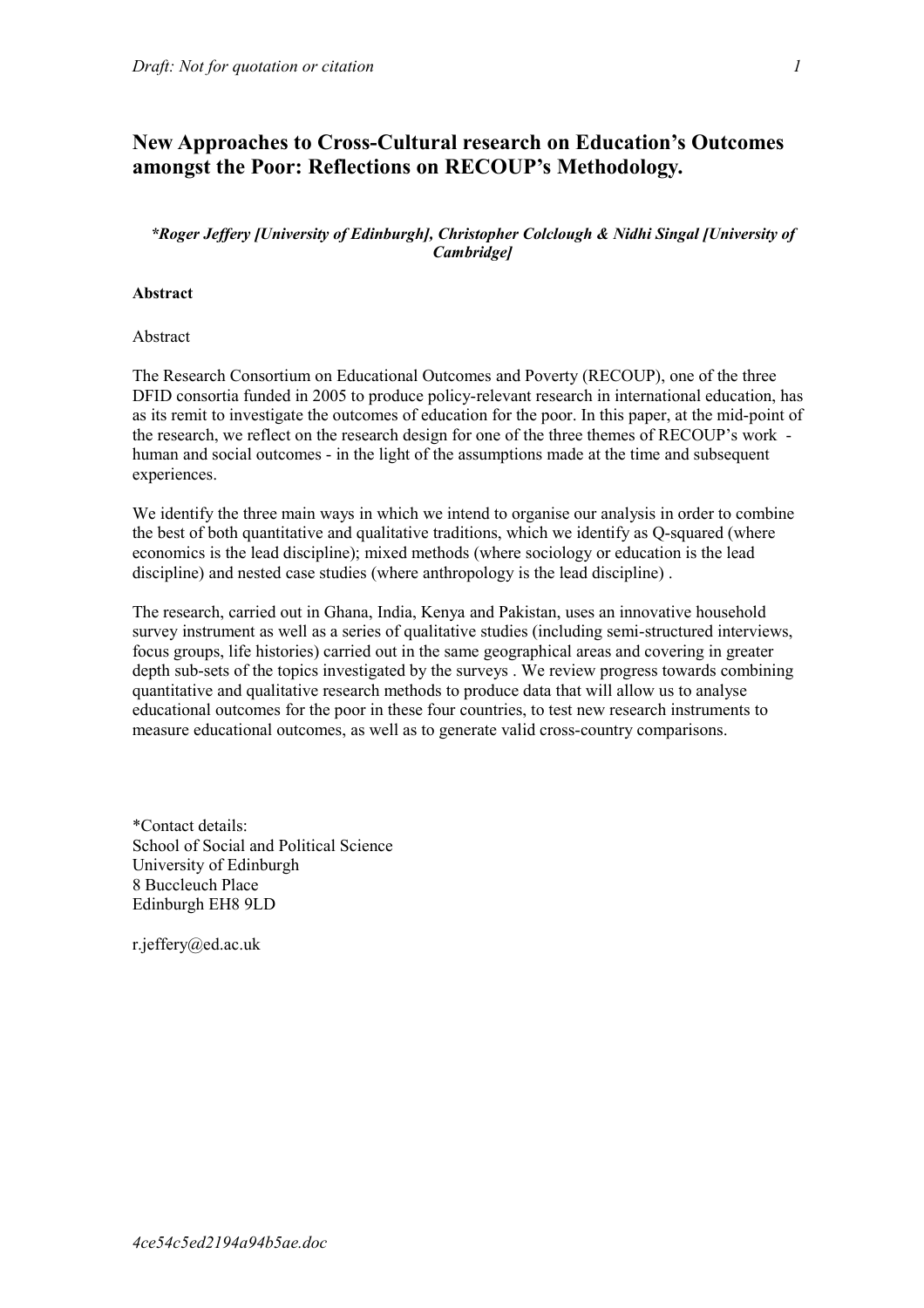#### **Introduction**

Just as the notion of 'development' has evolved well beyond its early characterisation as 'increasing levels of national income per capita', so that of 'poverty' is no longer acceptably defined merely in terms of the presence of low levels of income or consumption. The challenges of understanding poverty – and of helping to alleviate it – have to take account of the incommensurable nature of its different manifestations. Those people who are 'poor' often have very different characteristics, *inter alia,* as regards class, ethnicity, occupation, age and gender. Attempts to increase their entitlements thus involve very different types of political and technical action, and need to be premised upon analysis and insights from traditions that extend across the whole of the social sciences, rather than from only those which are nested in any particular branch. This formulation owes much to Sen's capability approach (e.g. Sen (1999) , but it is not a new insight. For example, as early as 1991, the World Bank's Operational Directive on Poverty Reduction (which, *inter alia,* provided advice and guidance to staff on how poverty issues should be analysed) had stated: 'The economic framework not withstanding, poverty reflects the results and complementarities among cultural, sociological and political factors. Analyses of cultural constraints, sociological context and/or political dynamics in which poverty persists contribute to understanding the process of poverty in a particular country and to evaluating the full costs and likely benefits of alternative measures to reduce poverty. (World Bank (1991)

So it is that attempts to gauge the impact of particular types of intervention on the lives and livelihoods of the poor need to be catholic in their analytic approaches, and in the ways in which their questions are addressed. Thus, for example, in asking in what ways education helps or hinders the poor, we cannot limit our answers only to the matter of whether or not it helps, directly or indirectly, to increase their incomes.<sup>[1](#page-1-0)</sup> We must ask whether, and in what ways, it affects their participation in society economically, socially, culturally and politically. In order to do this, it becomes necessary to utilise the approaches and methods of a range of subjects and disciplines.

Cross-disciplinary research can be thought of as work which is based upon analysis and methods from more than one discipline. This might be achieved in a highly integrated way by one or more researchers working together, or as a product of analysts from different disciplines offering their own conclusions and insights. (Kanbur, 2002: 483) and (Harriss, 2002: 494) suggest that the former would characterise 'interdisciplinary' research, whilst the latter would better be described as 'multidisciplinary' in nature. Clearly there is a spectrum of possibilities along this 'integration' continuum, which becomes more methodologically demanding the greater the extent of inter-disciplinarity achieved.

Reaching any place on this spectrum, of course, is not straightforward. Firstly the cognate disciplines themselves have become increasingly specialised over the last 30 years, making it much more difficult for particular individuals to straddle more than one disciplinary tradition. This is perhaps most noticeable in economics, where quantitative modelling and the generation of testable propositions using large data sets has become its major preoccupation, making it less comfortable with tackling questions of deprivation which involve both economic and non-economic characteristics. Qualitative sociological and anthropological approaches may be more attuned to tackling such questions. But their typical methods of case-study, or interpretive analysis based upon interviews of small numbers of respondents, do not readily result in statistically generalizable results.

Thus, attempts at collaboration often bring frustration and disagreement between exponents of particular disciplines, because the methods of one cannot speak easily to the fundamental questions posed by the other. The economist's preoccupation with data which reveal 'facts' – either administratively supplied or generated by questionnaires given to respondents or others to complete on their behalf – is judged naive and overly reductionist by qualitative researchers, who believe that it is the interpretation placed upon such 'facts' which is precisely the problem to be investigated. Quantitative researchers, by contrast, judge the samples taken by qualitative researchers as unrepresentative and therefore providing little more than interesting examples which are rooted in a particular context.<sup>[2](#page-1-1)</sup>

<span id="page-1-0"></span><sup>&</sup>lt;sup>1</sup> Abstracting from a substantial literature, a useful summary of the ways in which poverty is variously defined and measured is given by Maxwell (1999 ) .

<span id="page-1-1"></span><sup>&</sup>lt;sup>2</sup> For further discussion of these tensions and contrasts see Hulme and Toye (2006) and Brannen (2005)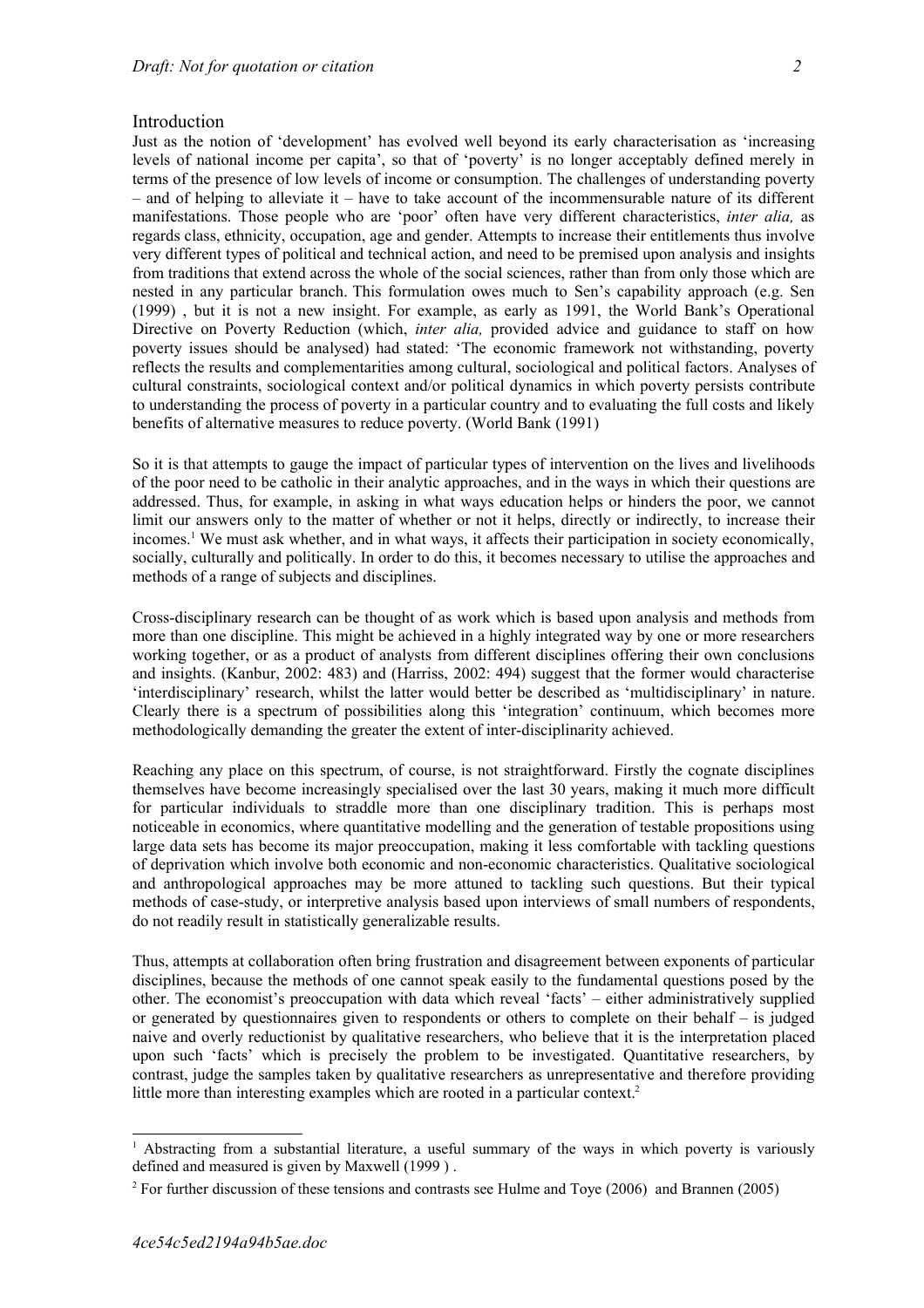We argue in this paper that this issue of method is, indeed, at the heart of the cross-disciplinary challenge. Whilst all may agree with the importance of a particular question, it is the different ways in which sociologists, economists, political scientists and anthropologists tackle it that brings discomfort for each, because what counts as valid knowledge presupposes a valid particular way, or ways, of discovering it, and generates different degrees of support in different settings (Engelke, 2008). Furthermore, these issues become increasingly problematic when qualitative and quantitative methods are sought to be used cross-culturally.

Recent years have, nevertheless, seen major new efforts to bridge this methodological divide. We argue that, complementing the spectrum of approaches to cross-disciplinarity, a similar spectrum is mirrored in the ways in which quantitative and qualitative methodologies are combined. Outcomes here are partly determined by the dominant discipline used by the researcher(s) concerned. They tend to be different if economics, on the one hand, or anthropology, on the other, are dominant. The former case typically starts from the quantitative, and uses qualitative approaches to add depth to proffered explanations for statistical associations, whereas the latter starts from the qualitative, and uses quantitative evidence to add context. In between these approaches are those – often from education or from some forms of sociology – that are more eclectic in their orientations, and combine methods on more pragmatic grounds. This paper points to the salient features of three main approaches to combining quantitative and qualitative methods. It discusses the challenges of each, in the particular context of a multidisciplinary cross-country research programme on education and poverty, with lessons being drawn for future research approaches.

#### **1. The RECOUP Programme**

The Research Consortium on Educational Outcomes and Poverty (RECOUP) is a research partnership of seven institutions in the UK, Ghana, Kenya, India and Pakistan, funded by the UK Department for International Development (DFID) over 2005-10. Its research is examining the impact of education on the lives and livelihoods of people in developing countries, particularly those living in poorer areas and from poorer households. Its purpose is to generate new knowledge that will help to improve education and poverty reduction strategies in developing countries, through an enhanced recognition of education's actual and potential role.

A long tradition of scholarship, stretching back over several decades, has shown that schooling – including at the primary level – helps to bring a wide array of development benefits. We know that, in all societies, more schooling is associated with increased earnings. Evidence from many countries shows that productivity in urban and rural self-employment is higher for those with more education; that development goals in the areas of population control, health and nutrition are more rapidly achieved where education is widely available; and that the acquisition of 'social capital' and more democratic governance all rise alongside educational achievements.<sup>[3](#page-2-0)</sup>

We are less sure, however, of the mechanisms by which some of these statistical relationships hold, and indeed about whether they remain strong under the polarising pressures of globalisation, recession and civil conflict, which have affected our partner countries in varying degrees. Our research programme raises questions under three broad themes:<sup>[4](#page-2-1)</sup>

*Social and human development outcomes of education.* These typically lie outside the measured economy. Education can transform social relationships (e.g. by reducing gender and class inequalities in capabilities), and diversify the range of people's social links, building better prospects for social harmony. It can change attitudes (e.g. towards human rights or gender equality), add to social and cultural capital (e.g. self-confidence, or disposition to co-operate), and improve individuals' health, nutrition, and fertility behaviour. Much is known about these relationships, but very important gaps

<span id="page-2-0"></span><sup>&</sup>lt;sup>3</sup> For recent overviews of a substantial body of this research on the social and economic outcomes of education see Glewwe (2002) Hanushek and Woessmann (2007) UNESCO (2004).

<span id="page-2-1"></span><sup>4</sup> Project titles are: Disability, education and poverty; youth, gender & citizenship; health & fertility; skills acquisition and its impact upon lives and livelihoods; aid partnerships and educational outcomes; publicprivate partnerships in education. Details of each of these projects can be found at: [http://recoup.educ.cam.ac.uk/.](http://recoup.educ.cam.ac.uk/)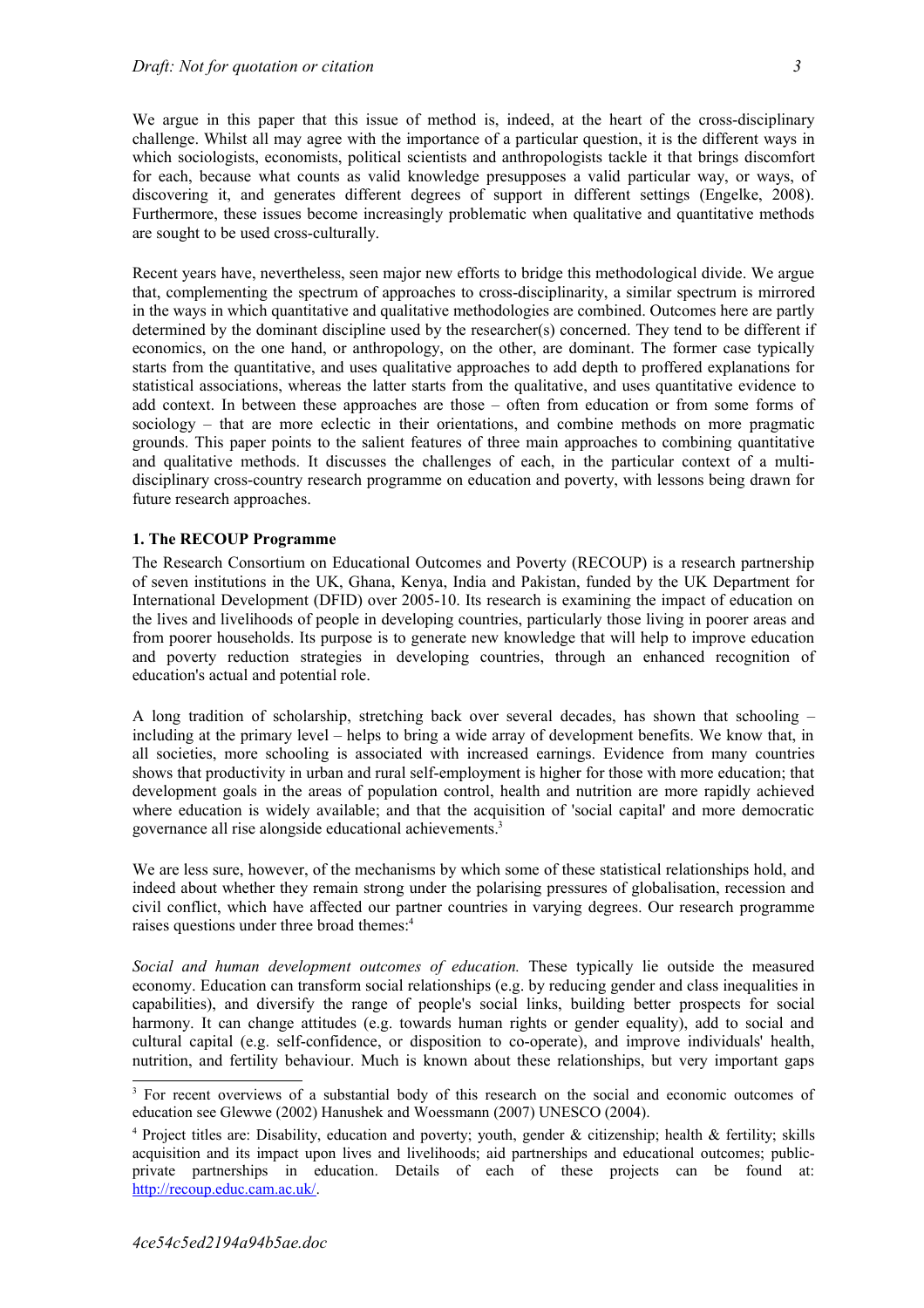remain. We need more understanding of *how* education affects health and fertility, especially for the poor; a better picture of *how* educational outcomes impact on civil engagement and empowerment, particularly for women; and a better feel for the local meanings of different kinds of schooling, and how these differ by gender, ethnicity, disability and other dimensions of social exclusion.

*Economic and market outcomes of education***.** Everywhere, those with more schooling and better learning outcomes have wider job-choice and faster earnings growth. Yet, in low-income Africa only a small, and sometimes declining, proportion of school leavers has achieved minimum learning objectives, even as participation in schooling has expanded. Thus, both the allocative and the behavioural effects of schooling probably change as access widens. Our research asks how different types and levels of education, and skill training, acquired both at school and in the workforce, affect the economic opportunities available to different fractions of the poor, and how these outcomes have been changing over time.

*Outcomes of education partnerships between households, governments and aid agencies.* Recently, new forms of partnership have emerged in the provision of education. Our research evaluates the provision of education by public and private providers, drawing on the concepts of 'voice' and 'exit/entry', to examine individual behaviour within organizations that operate under the rules of the market. Educational partnerships between aid donors and national governments have also been important. Our work examines the ways in which the provision of educational aid has influenced policy and practice in partner states – focussing on both the quantity and quality of the aid process – to try to understand past performance and to identify promising future approaches, for recipients and donors alike.

The research being conducted under each of these three themes uses a mix of quantitative and qualitative methods. A household survey, specially designed for India and Pakistan, will provide panel data for around 1000 households randomly drawn from selected low-income urban and rural environments. More detailed information on the characteristics of household members – as regards their education, training, health, fertility and disability status – has been collected than is usually the case. In Ghana, an establishment-based survey has been refined to provide similar information to the South Asia household enquiries. (New survey work in Kenya was not undertaken, owing to resource constraints and to the availability of earlier household survey material.) These data-bases allow a range of questions about the relationships between education, work, income, gender, health, fertility, disability and poverty to be addressed within a formal econometric framework. The panel nature of the enquiry will allow greater confidence about causation to be attributed in the analysis than is the case with standard once-off enquiries. The design of the data sets is intended to facilitate cross-country comparisons about the nature and strength of different determinants in different environments, although strict comparability will in practice be easier to achieve across the Asian than the African cases.

Qualitative studies are also being conducted in the same geographical areas as the surveys. These enquiries, starting with household censuses at each of the study sites, use semi-structured interview techniques, life histories and focus group approaches to provide insights into how and why education has the outcomes we see. The qualitative studies are intended to throw light on how schooling and training are used by people to their advantage, and on the constraints facing poor individuals and households, which may or may not be helped by the education they receive.

The different aspects of our research under the three themes are being pursued separately, using each of the research methods indicated above, in ways which are expected to reveal new and significant knowledge. But there are three features of our approach which are unusual. First, we have adopted a comparative approach whereby the same (or closely similar) research questions are being tackled simultaneously in each of four separate developing countries. Secondly, each of these questions is being addressed by researchers from a range of social science disciplines – most notably from the perspectives of economics, sociology and anthropology. Our aim is to produce a range of scholarly and policyoriented papers which marry these analytic traditions to achieve a strong cross-disciplinary perspective (defined as above). Thirdly, quantitative and qualitative research methods are being used to inform each other in ways which, whilst often proposed as being desirable, relatively rarely happen in practice. In the remainder of this paper we provide further discussion of the three main ways of integrating quantitative and qualitative research methods we have identified, illustrating the argument with two case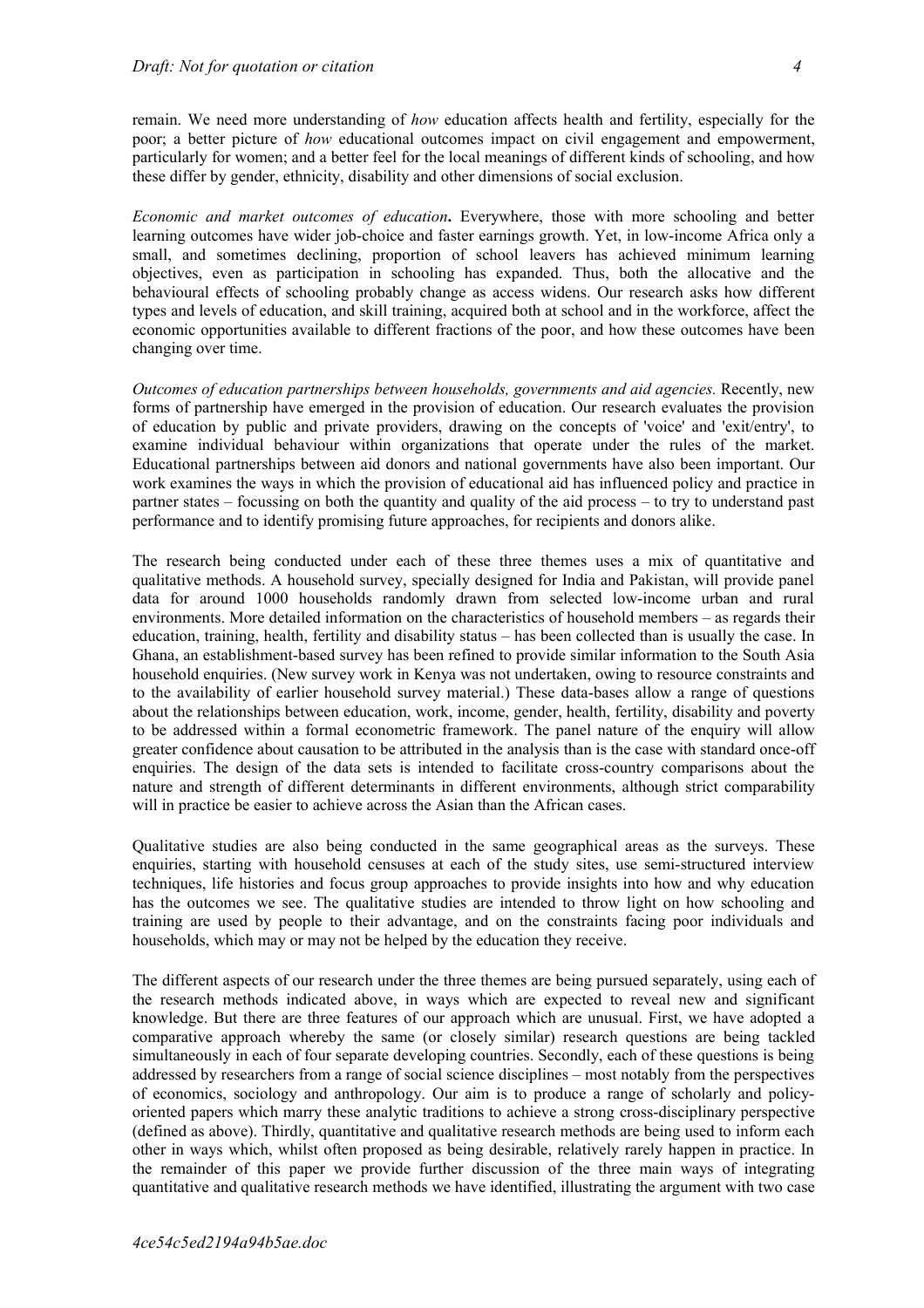studies of projects on health and fertility and disability. A final section concludes, and draws some methodological lessons for the future.

### **2. Alternative Models of Combining Quantitative and Qualitative Research**

A contradictory dichotomy between two sets of research methods, expressed in shorthand as 'quantitative' and 'qualitative', was once seen as self-evident. The dominant position in educational research since the mid-1990s, however, is held by those who see the two approaches as potentially complementary (Carvalho & White, 1997; Johnson & Onwuegbuzie, 2004; Niglas, 2004). Such a position is not without its critics. Some social researchers still maintain that there are fundamental epistemological differences between the two types of research methods, and argue that attempts to combine these approaches leads to logical incoherence, and should not be attempted (Lincoln & Guba, 2000; Maxwell & Delaney, 2004; Schwandt, 2000). Others (such as Hammersley, 1995) have pointed to major differences in philosophical and methodological preferences within both camps, suggesting that each category is heterogeneous and internally inconsistent. A 'mix and match' approach to cancel out the respective weaknesses – what has been called 'a diversity of imperfection' (Brewer & Hunter, 1989: 16) – ignores the variability within research traditions, and a more considered research strategy might produce more epistemologically coherent solutions (see also Bazeley, 2004; Hammersley, 1995: 7).

Those who see the need to contribute to poverty-reduction policies as their over-riding goal have rarely addressed these issues. National and local-level policy-makers are generally believed to prefer quantitative approaches, since surveys and censuses can provide accounts that are representative of larger populations, while qualitative approaches are judged small-scale and thus not necessarily typical. Nonetheless, some authors have argued that qualitative (or case-study) approaches are also able to produce generalisable conclusions. For example, if a case that is critical to a hypothesis is selected, a falsification through this critical case study can be generalized to a falsification of the general thesis (Flyvbjerg, 2004). There are advocates of the use of qualitative methods for exploratory, descriptive studies, which can set an agenda for more large-scale survey design. Others argue that such approaches should investigate causal links between factors identified by quantitative methods as showing strong correlations. Brannen produces a classification of different possibilities, depending on whether qualitative or quantitative methods are dominant, or equally significant; and then contrasts situations in which the different methods are carried out simultaneously or sequentially (Brannen, 2005: 14).

How to combine the insights of different research traditions is not, then, a straightforward task, and there is a huge and rapidly growing literature on the subject (see, for a recent survey, Creswell et al., 2006). We discuss only three different approaches from the many that have been identified (see Table 1). Each is linked to different disciplinary and epistemological positions, and all three are represented within the RECOUP team. The first of these has emerged mainly from economics, and is sometimes known as Q-squared; the second relates more closely to sociology, and is often called 'mixed-methods'; and the third draws on ethnographic sociology and anthropology, and is a nested or 'embedded case study' method. Significantly, perhaps, discussions of these approaches in the academic literature seem to take place very much within disciplinary boundaries, with very little cross-referencing.

### **2.1 Q-Squared**

The Q2 approach emerged since 2000, reflecting both a belief amongst many development economists in the importance of achieving objectively verifiable and generalisable research results, yet a frustration about the blunt nature of many of the facts which emerge from the analysis of large-scale statistical surveys. It has become increasingly accepted that objectivity is not delivered by statistical analysis alone, and that a combination of qualitative and quantitative analysis can add considerable depth to the interpretation of statistical associations.

In a classic formulation, Ravi Kanbur identified a set of contrasts between the approaches of quantitative and qualitative research to the understanding and reduction of poverty (Kanbur, 2001) (see Table 2). Each of them (reproduced in Table 2) represent the opposite ends of a spectrum rather than dichotomies, and Kanbur's perspective denies the significance of any basic epistemological differences.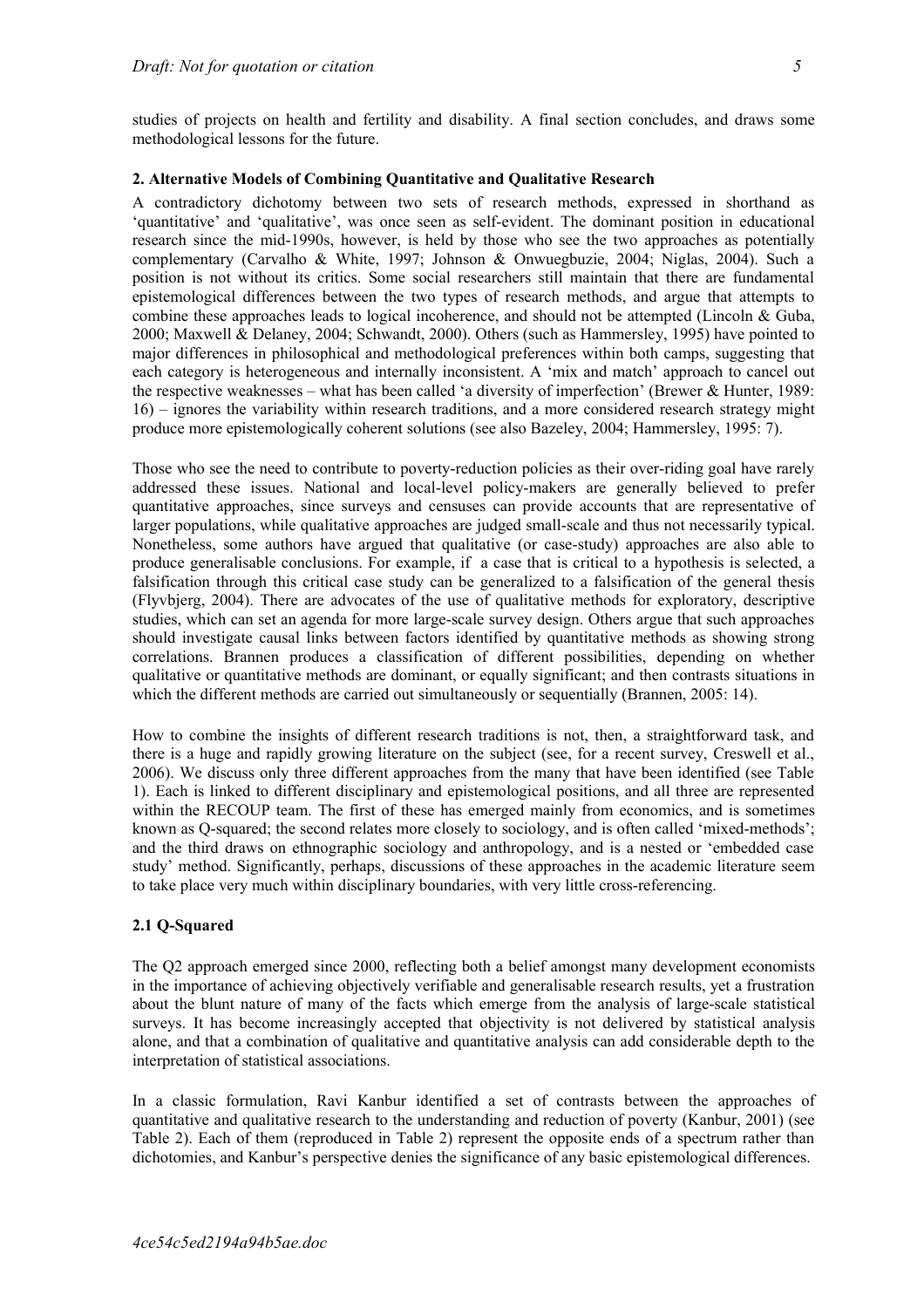Following a conference in 2001, where the Q-Squared approach was launched, its proponents have created a web-page with more than 50 working papers addressing some of the issues this approach has raised (http://q-squared.ca). Many analyses start with standard economic approaches to analysing questions about social phenomena, and proceed to use qualitative methodologies, to add to the depth and complexity of their proffered explanations. Rigour has begun to be improved by more formally integrating sampling methods in quantitative and qualitative enquiries alike (Lawson, Hulme and Muwonge, 2007). However, as RECOUP research has demonstrated, there can be equally compelling reasons for keeping sampled households separate for each type of enquiry, provided that similar socioeconomic communities, from the same geographical areas, are included as subjects in all aspects of the empirical work. Although Q2 emerged from a primarily economic tradition, there is an increasing acceptance of the importance of a cross-disciplinary approach to poverty analysis,<sup>[5](#page-5-0)</sup> with some believing that 'the next frontier in poverty research is at the intersection of dynamics and cross-disciplinarity' (Addison et al., 2008: 1).

Despite this relative openness to other methods, some proponents of the Q-squared approach seem to assume that economics (and often, economics of a particular kind) must remain the lead discipline. For example, a recent paper stresses the virtue of Q-Squared approaches in *genuinely* (their emphasis) combining the two approaches. But they describe the strengths of a particular form of qualitative work (life history analysis) in terms of its contribution to 'the elaboration of processes that underpin correlations, the understandings that poor people have of their poverty and the critical events that have caused deprivation' and suggest that further insights into poverty dynamics will then come from nationally representative panel data (Lawson et al., 2007: 2). In the terms of Creswell et al., Q2 is usually a sequential explanatory research design, in which quantitative methods are dominant, quantitative data collection and some analysis is followed by qualitative data collection, and integration takes place at the interpretation stage (with the possibility of further quantitative data collection) (Creswell et al., 2006: 266-71).

### **2.2 'Mixed Methods'**

Proponents of the 'Mixed Methods' approach often draw on pragmatic philosophy to deny any necessary link between research paradigms and methods, asserting that in each project, research methods should be selected from the full available range as appropriate to the research questions to be answered (Brannen, 2005: 8; Tashakkori & Teddlie, 1998: 40). Similarly, Johnson and Onwuegbuzie argue for a pragmatic approach to the selection of a research approach, and suggest that it is up to the researcher 'to examine the specific contingencies and make the decision about which research approach, or which combination of approaches, should be used in a specific study' (Johnson & Onwuegbuzie, 2004: 22-3).

The World Bank's Poverty Assessments have provided some of the more thoroughgoing applications of mixed methods approaches. These have been conducted for most middle- and low-income countries more than once since 1992. An influential early evaluation of these studies found that whilst less than half of them had fully integrated quantitative and qualitative analyses from the outset, all of them had used quantitative and qualitative methods as means of testing and enriching the results of the other (although to varying degrees), and had merged their findings into one set of policy recommendations (Carvalho & White, 1997: 16)

Such an approach does not require any particular combination: 'the methods may be a mix of qualitative and quantitative methods, a mix of quantitative methods or a mix of qualitative methods' (Brannen, 2005: 4). Brannen also notes that issues of resources and feasibility may be as important as theoretical presuppositions or prior methodological commitments to the choices actually made in many research projects, and that these choices are often justified *post hoc* in relation to 'additional' insights which might be generated at the end of a project without necessarily relating very closely to the research questions posed at the beginning (Brannen, 2005: 8-9).

<span id="page-5-0"></span> $<sup>5</sup>$  For a history and review of such approaches see Hulme and Toye (2006).</sup>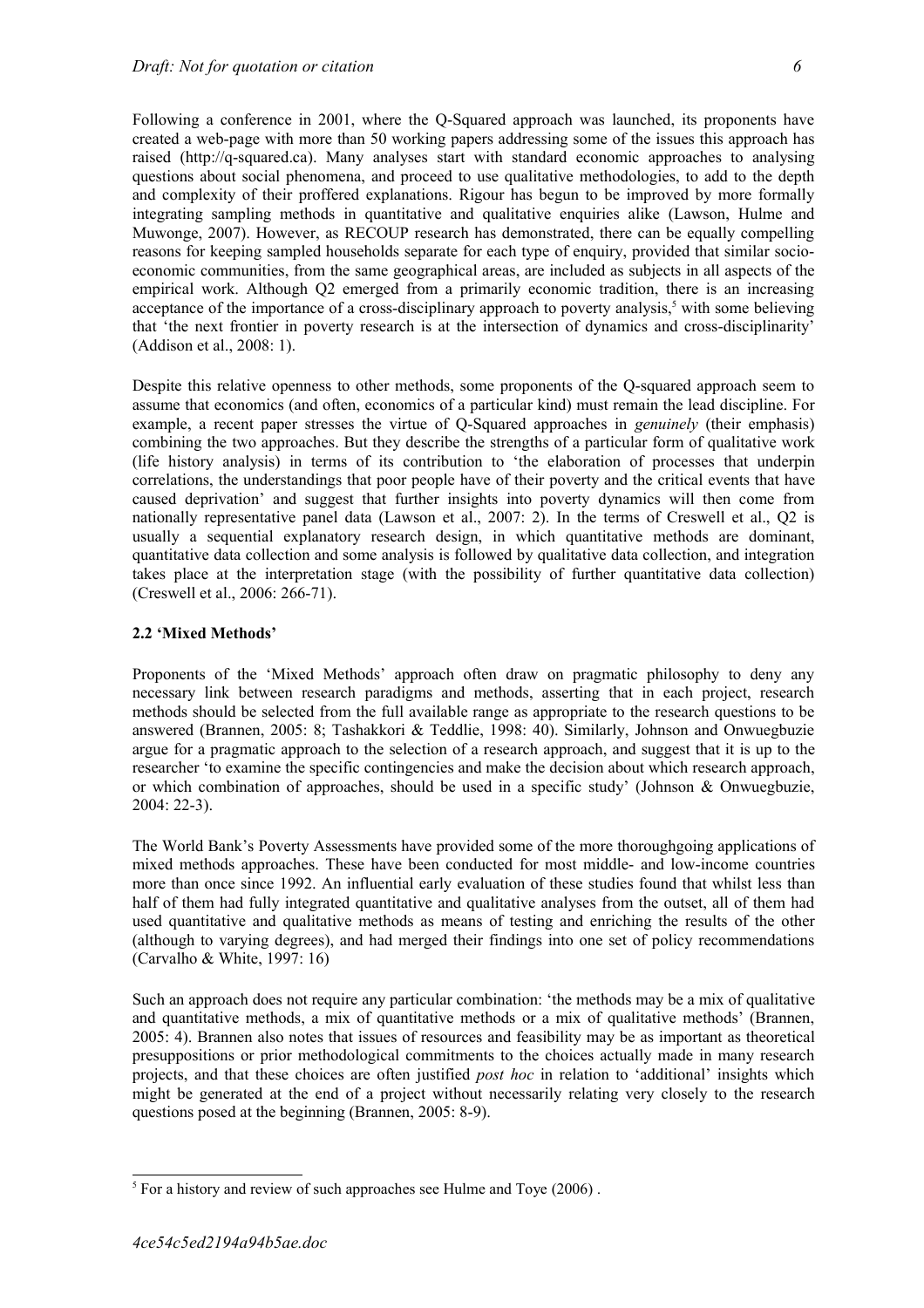In practice, the issues posed for research design and data collection are, in a mixed methods context, less problematic than the challenge of data analysis. Some authors have pointed to the inappropriateness of 'triangulation' as the image of how to bring together data based on very different epistemological grounds. Rather, different kinds of data may be used for:

- (1) Elaboration: the use of one type of data analysis adds to the understanding being gained by another;
- (2) Initiation: one method sparks new hypotheses that can be pursued using a different method;
- (3) Complementarity: results are juxtaposed and generate insights that together create a bigger picture; and
- (4) Contradictions: findings conflict and one might interrogate the methods and discount one method in favour of another (Brannen, 2005: 12).

Since there is no necessity, within a mixed methods approach, for a particular epistemological position to underpin such decisions, the outcomes of research taking this kind of approach may be very varied, and it is hard to distinguish a single unifying thread. In the terms of Creswell et al, such an approach to combining quantitative and qualitative work may be sequential or concurrent, explanatory, exploratory or transformative, and might involve triangulation; either the qualitative or the quantitative can be dominant, in all cases, depending on the research questions (Creswell et al., 2006: 266-71).

### **2.3 Nested or Embedded Case Studies**

Case studies have had a chequered career in the social sciences, with much early work in sociology (for example) being based on such an approach; yet in the 1970s and 1980s case studies almost disappeared from sociology methods textbooks (Ragin, 2000). In other disciplines, such as business studies, case studies have been used both as teaching material and as the basis for explanatory models; and some might include most ethnographic fieldwork in the case study category. In an influential text, Yin distinguished between holistic, or free-standing, and embedded case studies (Yin, 2003).<sup>[6](#page-6-0)</sup> The latter are carefully contextualised, and may draw upon a variety of other sources of data to achieve this.

A key requirement for an embedded case study approach is to include data collected from different social levels (nation, province, and district, for example). Selected examples (sometimes drawing heavily on qualitative research methods) are 'embedded' in a context that can be specified using data collected through different, often (but not always) quantitative approaches. By this means, hypotheses generated by the findings from intensive fieldwork (say, in a village or an urban neighbourhood) can be empirically tested by drawing on analyses of survey data. An alternative approach is to use various sources of data to clarify the specificities of the detailed case study, so that – by showing its similarities and differences from other contexts – the limits of its potential contributions to generalisability can be established.

In the simple nested approach, the methods used can be different at different levels, though qualitative approaches are usually seen to be more relevant at the lower levels (such as the department or section within a firm, compared to a division or a whole company). Here we use 'nested' in that sense, for a research design where qualitative data are nested within a variety of other kinds of data (including at least some of which are quantitative) and in which the dominant purpose is interpretive. An example from educational research in India is a project in which the views of teachers and parents in particular places (two villages and the secondary schools that serve them) are contextualized within a more general analysis of schooling in the town, district and State, drawing on school-level quantitative data on admissions, charges etc, as well as State-level data on examination results and policy imperatives (Jeffery et al., 2007). In other words, using the language of Creswell et al, we have a concurrent nested design, with priority to the qualitative purpose at the interpretation and analysis stage (Creswell et al., 2006: 266-71).

<span id="page-6-0"></span><sup>6</sup> A book entitled *Embedded Case* Studies provides an intensive analysis of an urban planning problem Scholz and Tietje (2002) . Their main aim is to integrate social and natural scientific approaches in a teaching environment, rather than to integrate different kinds of social science methods.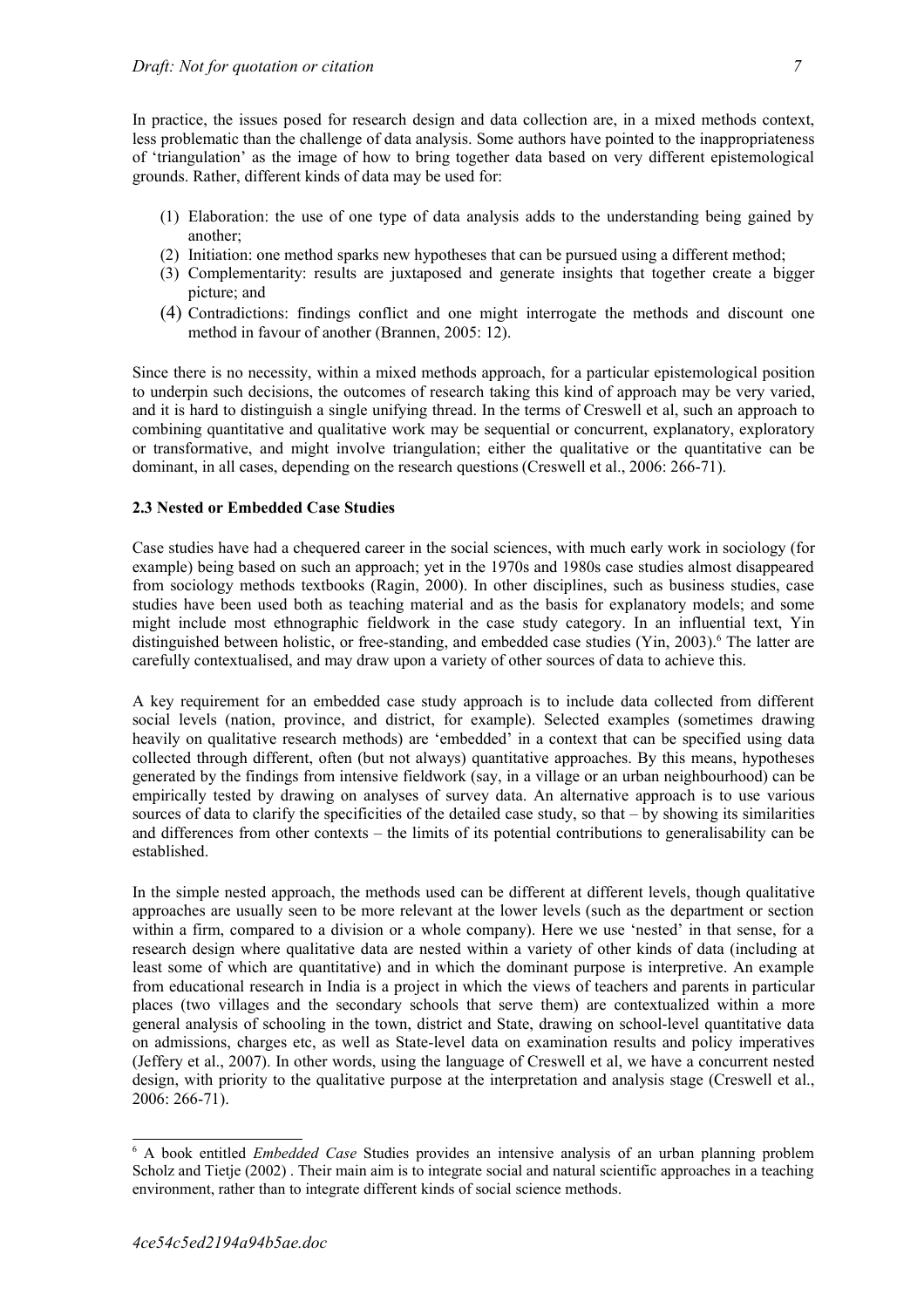#### **2.4 Overview and implications**

In this section we have introduced the three main ways in which we intend to combine quantitative and qualitative research methods in RECOUP. As can be seen from Table 1, the underlying assumptions of different members of the team may provide a challenge to how we find sufficient agreement about the overall purposes of the research, notions of truth and causality, philosophical traditions, and the kinds of outcomes of the research that are appropriate.

Such issues would arise even in bringing together a team to work within one country on topics for which there are well-established norms and procedures. In our work, further issues result from our attempts to extend the research into new areas, and from our attempts to carry out this research crossculturally, maintaining at the same time both a sensitivity to local contexts and the ability to draw valid comparisons across sites. Collecting contextualising data is crucial here, but, as Brannen notes 'there is a danger that such contextualising data are collected but do not sufficiently inform the analysis of primary data' (Brannen, 2005: 6).

We now turn to discuss how we address some of these issues for two of our sub-projects: Disability, Education and Poverty, and Health and Fertility Outcomes.

### **3: Disability Education and Poverty Project (DEPP)**

#### **3.1 Justification for the topic**

Lately there has been growing recognition of the relationship between disability and poverty in research articles and reports by international organisations, especially in Poverty Reduction Strategy Papers. A DfID report notes that 'disability is both a cause and consequence of poverty' (DFID, 2000), highlighting the cyclical and enduring nature of this relationship. Research suggests that people with disabilities may account for as many as one in five of the world's poorest (Elwan, 1999). Not only are people living in poverty likely to be at greater risk of impairments, but once disabled they are more likely to face enduring poverty, as the exit routes available to them are limited (Braunholtz, 2007). This is not necessarily due to the nature of their impairment, but more likely due to the absence of opportunities and prevailing societal beliefs which may limit their potential. Moreover, in societies with strong kinship patterns, disability is not an individual issue, but has a cascading impact on the wider family (PRAXIS, 1999), and people with disabilities may well pass on their deprivation, both social and economic, to the next generation. Education is often seen to offer a route out of poverty. Thus, exploring the outcomes of education for young people with disabilities is in line with ensuring the fulfilment of their basic rights.

The usual markers of educational outcomes – knowledge, employability, earnings and citizenship – do not do justice to the complex and marginalised lives of people with disabilities. Therefore, there is a need to explore a more fundamental question. What role does education play or is perceived as being capable of playing, in helping people with disabilities achieve the capabilities that they think will allow them to live the lives that they would like to live? In accordance with this thinking, DEPP argues that there is a need to explore social and human development outcomes of education under four broad dimensions: the self; the learning self; participation; and purposeful activities (Singal, 2007). School attendance rates reported across the four countries indicate the very limited presence of people with disabilities in the formal school system, but suggest the availability of various other educational arrangements for this group. Thus, a more nuanced understanding of the types, nature and outcomes of provisions is required.

#### **3.2 Current research and knowledge in the field**

Even though disability issues have found space on various national and international agendas, systematic empirical research in this area remains lacking. Disability literature in Southern countries is largely dominated by studies, similar to those in poverty dynamics, which entail quantitative analysis of panel data sets collected through a survey method. Herein the focus is on calculating prevalence rates and assessing the educational and economic status of people with disabilities (Filmer, 2005). Yet despite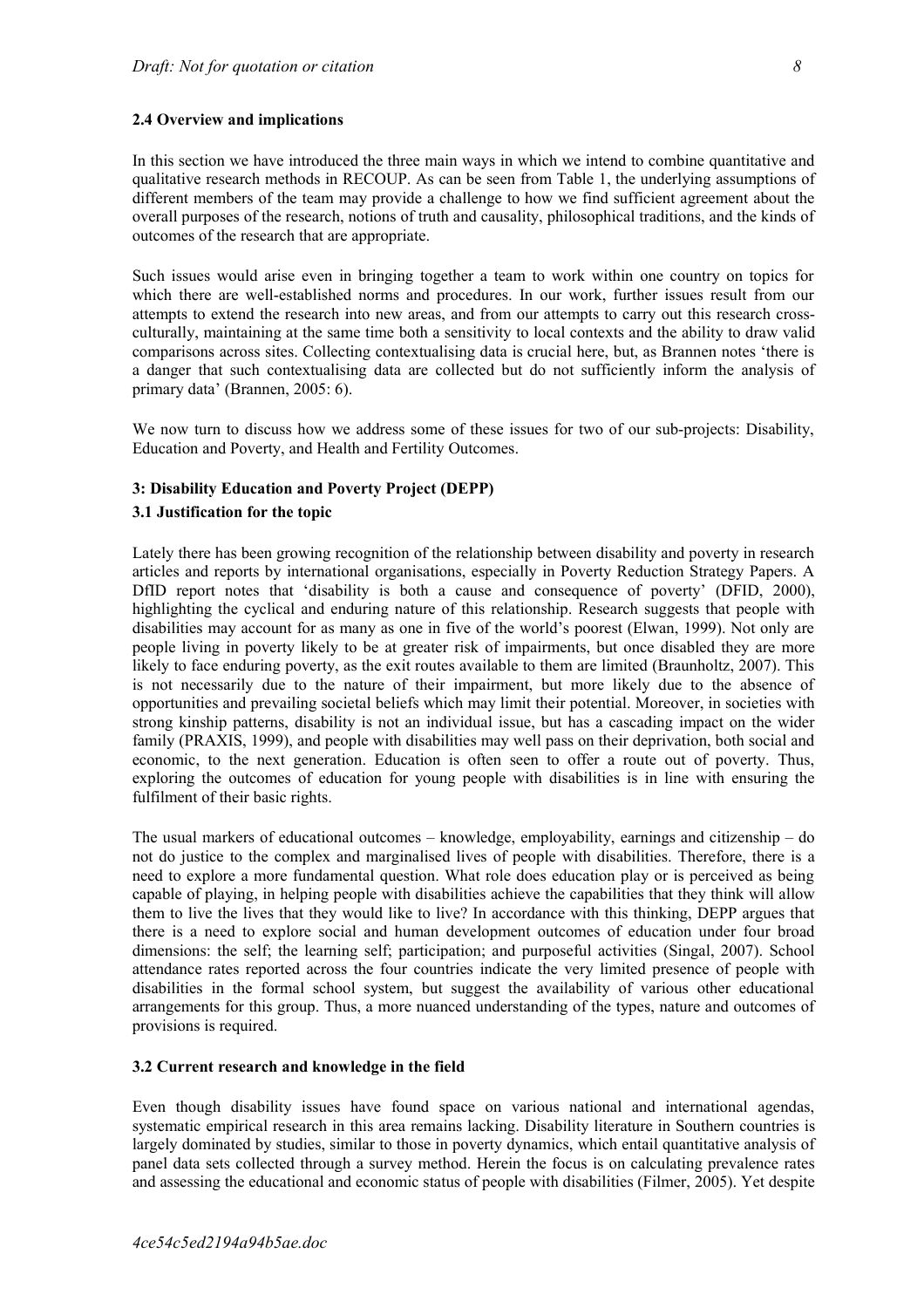these efforts, as Robert and Evans (2005) note, 'good data sets do not currently exist. Existing data sets are fragmentary and inconsistent in their definitions of disability. They provide little basis for meaningful international comparisons and, with some exceptions, are of unknown reliability and validity' (p. 35). Thus, not surprisingly, observations such as those made by the ILO (International Labour Organization, 2002) are common: 'in Kenya, there are no recent data on the situation of persons with disabilities. Some statistics are available, although it is generally agreed that these do not give an accurate picture of the actual prevalence of disability' (p. 9).

The value of efforts aimed at generating more reliable estimates of disability cannot be underestimated, especially in health policy, though there is a risk that such efforts reinforce perceptions of disability as being little more than a set of symptoms and diagnoses. In order to move forward, therefore, we need better surveys (using questions that overcome some of the acknowledged weaknesses of previous efforts) as well as a more nuanced understanding of the lives of people with disabilities (Albert et al., 2005). The DEPP project in RECOUP was designed to contribute to both these efforts.

### **3.3 Challenges facing a cross-national project**

The foremost challenge which faces a cross-national project on disability is how to frame a shared definition of 'disability'. There is growing recognition of the complex and multi-dimensional nature of this construct and the challenges in attempting to develop a single universally accepted, unproblematic definition of disability. Harriss-White notes that 'disability is a relative term because cultures define differently their norms of being and doing' (Harriss-White, 2003: 3). Factors such as gender, age, types of impairments and local perceptions play significant roles in defining someone as disabled (Kuruvilla & Joseph, 1999). Issues of language further complicate these discussions. For instance, in his research on chronic poverty and disability in Uganda, Lwanga-Ntale noted that defining disability was 'rather problematic', as the term was commonly used for those with physical impairment, mostly of upper and lower limbs. Hence there was an increased likelihood of ignoring those with other impairments, such as visual impairments, learning difficulties etc He noted that in most dialects, there is no single word that translated into the English word 'disability' (Lwanga-Ntale, 2003). Moreover within these contexts, notions of disability are primarily shaped by medical perceptions, further leading to social stigma and exclusion from mainstream society. While marginalisation from various mainstream processes is the dominant and common experience for people with disabilities across the four countries, the larger social, economic and educational milieu in which these play out is different.

<insert Table 3 here>

#### **3.4 The research approach adopted in DEPP**

Taking into account the lack of contextual understanding regarding the relationship between disability and poverty, and the role of education, this sub-project set out to develop an understanding of:

- the local meanings and perceptions of disability, and its relationship to poverty
- the present educational arrangements available to and attended by poor people with disabilities
- the role that education and other enabling factors play in the lives of young people with disabilities

In order to explore these issues, it was argued that mixed methods research, with its methodological eclecticism (Johnson & Onwuegbuzie, 2004) would provide meaningful understandings.

#### *Quantitative approach*

Our household surveys were primarily designed to generate large-scale quantitative data-sets to facilitate multi-variate analyses of the relationships between schooling and other educational experiences on the one hand, and a variety of human, social and economic outcomes on the other. Although the number of questions focusing on disability was limited, the household surveys have included some questions designed both to generate estimates about disability and to test some existing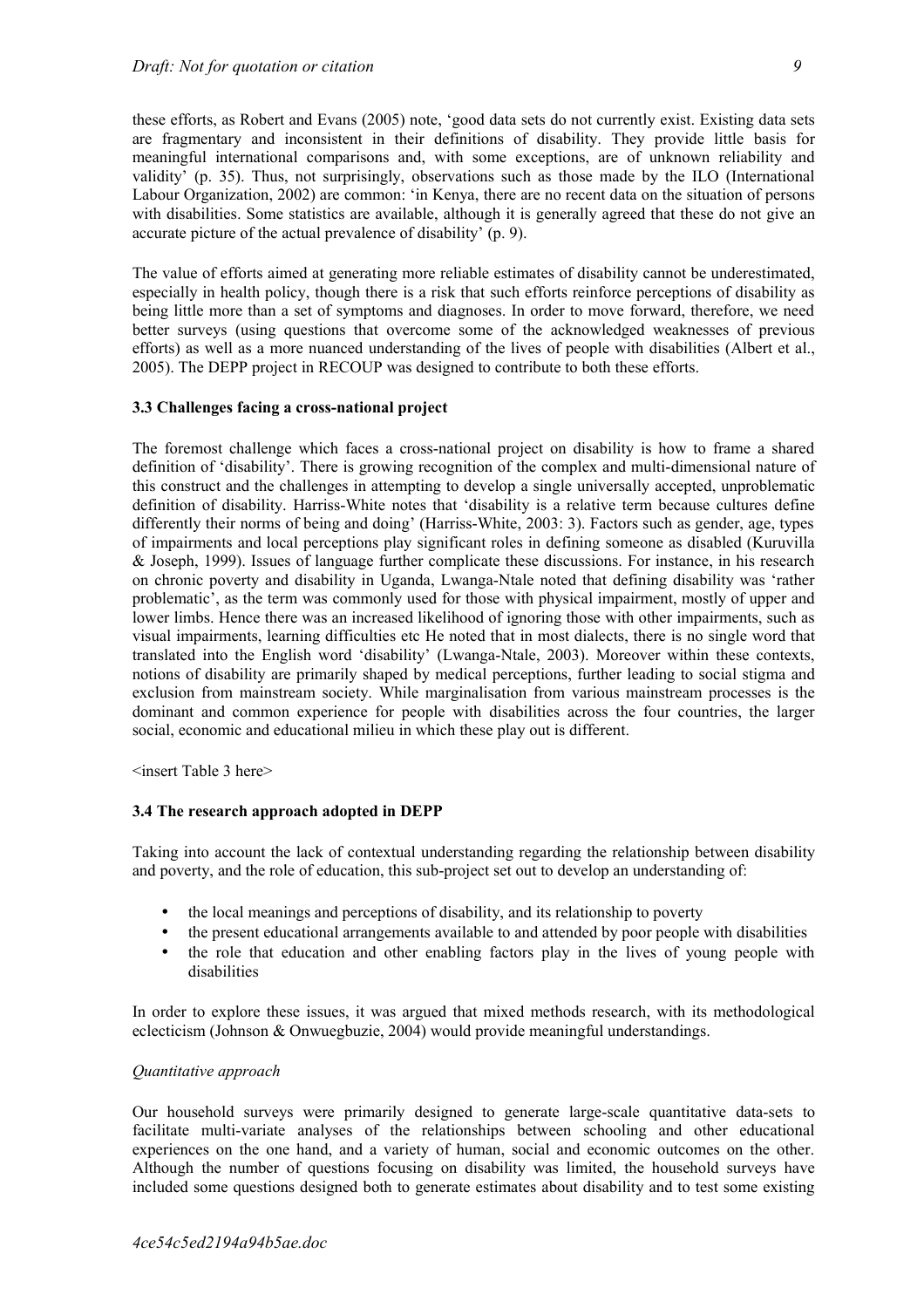claims about, for example, the relationship between the educational level of the person with disabilities and the educational level of her/his parents, household incomes, number and educational level of siblings, and so on.

Another important purpose of the survey was to test the effectiveness of an alternative way of framing disability questions, based on the understanding of disability in our project. So rather than employing the commonly used survey question ('Are you disabled?'), we generated questions based on a review of the recent efforts being undertaken by the UN Statistics Division. Therefore, our survey form had the following questions (see fig. 1).

## *<FIG. 1 about here>*

In thus framing our questions we argue that disability should be understood by focusing on bodily issues and the impact that these have on an individual's activity and participation. Since an individual's functioning and disability occurs in a context, it is useful to regard disability in terms of impairments of body structures and functions, limitations of activities and restrictions of participation, as stated in the International Classification of Functioning, Disability and Health (WHO, 2001). This is likely to have a significant impact on the nature of prevalence rates recorded, while developing a more nuanced understanding of disability and providing a better basis for cross national comparisons.

# *Qualitative approach*

Additionally, we planned in-depth qualitative research across the four countries to focus on not merely the *'what'* (a significant focus in the survey), but the *'how'* and *'why'* of the lives of people with disabilities. We are exploring the richness of people's lives through a series of semi-structured interviews with those with disabilities and their significant others (parents and /or parent-figures). The aim is to report their voices, to understand the nature of multiple identities and how these are shaped (such as by gender, poverty, impairment and other not commonly perceived influences, for example through kinship or employment). We need to know how people with disabilities participate in and negotiate the public (e.g., schooling, labour market) and private (e.g., sexual relationships, status in the household) spheres of their lives, their aspirations and expectations and the role of 'education' in these processes. These studies are an attempt to be 'life full' (Kothari & Hulme, 2003), an exploration of their lives rather than relying on commonly used lenses of charity and victimhood. Therefore our focus is on identifying enabling factors, as such insights are more likely to provide useful ways of moving forward for both policy and practice.

# **3.5 Furthering our understanding**

Data from both the quantitative and qualitative approaches illuminate particular aspects of our understanding. We had envisaged some of these at the outset of our project (such as the household survey providing statistical evidence to illustrate the relationships between household poverty and disability, and that the accounts gathered in qualitative interviews with people with disabilities and other members of the household would provide evidence for why and how these relationships develop overtime). But additional insights are emerging while the research is under way. For example, the results of the household survey in Pakistan indicate that young people with disabilities (15-30 years) who attended secondary education were more likely to have studied in private schools, rather than government schools. This is a surprising finding, which we will seek to examine further in the qualitative approach. If these observations hold true in the qualitative sample then we will aim to uncover the processes that frame such decisions and the factors that motivate a family to invest money in the education of the child with disabilities and its perceived returns to the household.

In Pakistan, the quantitative approach will be followed by the qualitative study, but this was not the case in India (where the two more or less collected data at the same time). However, the qualitative approach followed in India highlighted some very interesting insights related to issues around reporting and the impact of the state and the market on the lives of people with disabilities. In our efforts to identify a sample for the qualitative study we drew on a household census (based in a quantitative approach, which was of a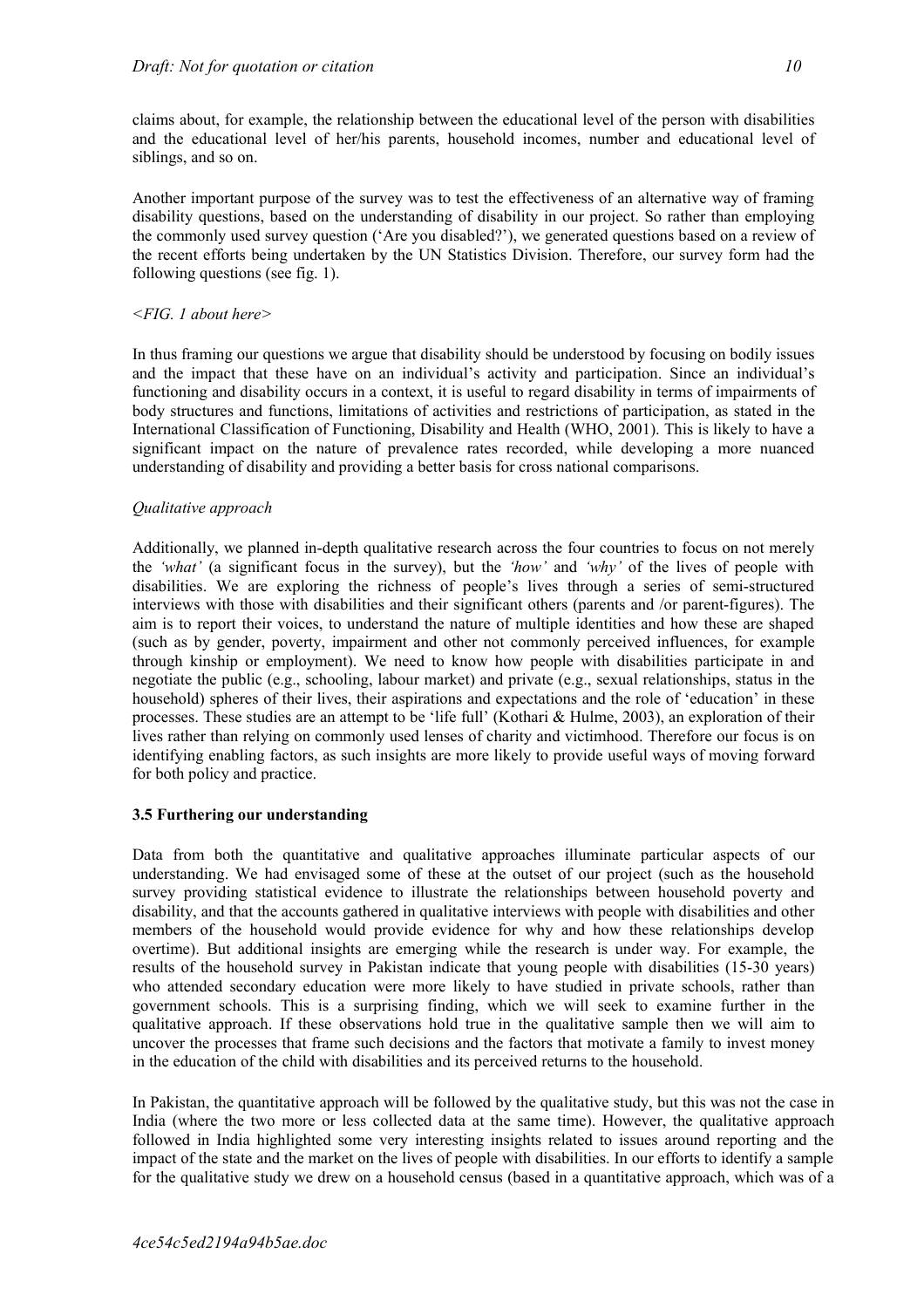much smaller scale and focus than the survey) and snowballing techniques. Adopting a qualitative design, we focused on documenting the research process and conducted observations and informal conversations with selected people to understand the factors involved in people reporting themselves or their close ones as disabled. Our findings noted that identification (or self-reporting) of disability is not merely a technical issue, determined by the presence or absence of an impairment. Rather, in a changing surveillance society which is marked by increased benefits, the claim being made is also a political one. These insights are especially useful in light of commonly held assertions that census data or any large-scale data do not deliver reliable results due to issues of under-reporting caused by the effects of stigma (Jeffery  $\&$  Singal, 2008).

Adopting a mixed methods approach has enabled DEPP to be flexible in its approach to data collection and analysis. This is indeed crucial, especially in a field where there is little research and there continues to be a lack of attention to issues related to disability.

# **4. Research on relationships between maternal schooling and health and fertility outcomes 4.1 Justification for the topic**

Many household surveys have found strong correlations between a woman's education experience (expressed in terms of the number of years she spent in school) and better health outcomes for herself and her children, as well as lower fertility. A common interpretation of these correlations (supported by some, but not all, multi-variate analyses of these data-sets) is that schooling leads to increased autonomy for women when they enter marriages or stable unions, e.g. by providing them with health information, self-confidence, higher social status or better access to health services and information. But several recent studies have thrown doubt on these pathways.

To begin with, the notion of 'women's autonomy' is much more intangible than some studies have assumed (Jeffery & Basu, 1996). Answers to questions such as whether women can shop on their own have been read as valid indicators of more general day-to-day influence. But these simple questions capture neither the reality of women's values (do they *want* to shop on their own?) nor the complexity of decision-making in real-life situations. Furthermore, women who seem to have considerable decision-making influence in some spheres (such as, in Ghana, spending money they have earned themselves) do not always seem able to retain that influence when it comes to fertility decision-making, for example (Ghana Statistical Service et al., 2004: Ch. 3).

Secondly, few studies have distinguished among the possible different ways in which schooling might influence health and fertility behaviour. Is it, for example, the *content* of the schooling, the experience of *going to school* and being away from the home, the *cognitive skills* provided by the schooling or the *kinds of homes* from which educated girls come or into which educated girls are married? There may also be something special about an educated man who marries an educated woman: he may be a man whose upbringing already predisposes him to seek a more companionate marriage, or whose parents (in an arranged marriage system) have clear preferences for what kind of woman they want as a daughterin-law (Basu, 2002).

Thirdly, several recent studies have suggested that an individual woman's own schooling may not be as influential as a woman's general health knowledge (gathered from non-school sources). Furthermore, higher levels of schooling may change general levels of expectation within a 'community of practice' about things like whether and when to get children immunised, to take children for treatment, or to begin to use modern contraception, so that the average educational level of other women in the area may be more strongly correlated with a woman's contraceptive use than is her own education (Kravdal, 2000; Moursund & Kravdal, 2003). Much of the recent reduction in fertility and the rising use of modern contraceptives in India, for example, has come from changes in the reproductive behaviour of illiterate women, rather than because more women are becoming literate (Bhat, 2002).

More generally, we have only limited understanding of why the number of years of schooling needed before a statistically robust correlation with fertility or health behaviour outcomes can be identified varies as much as it does. Some recent work suggests that even very small amounts of schooling can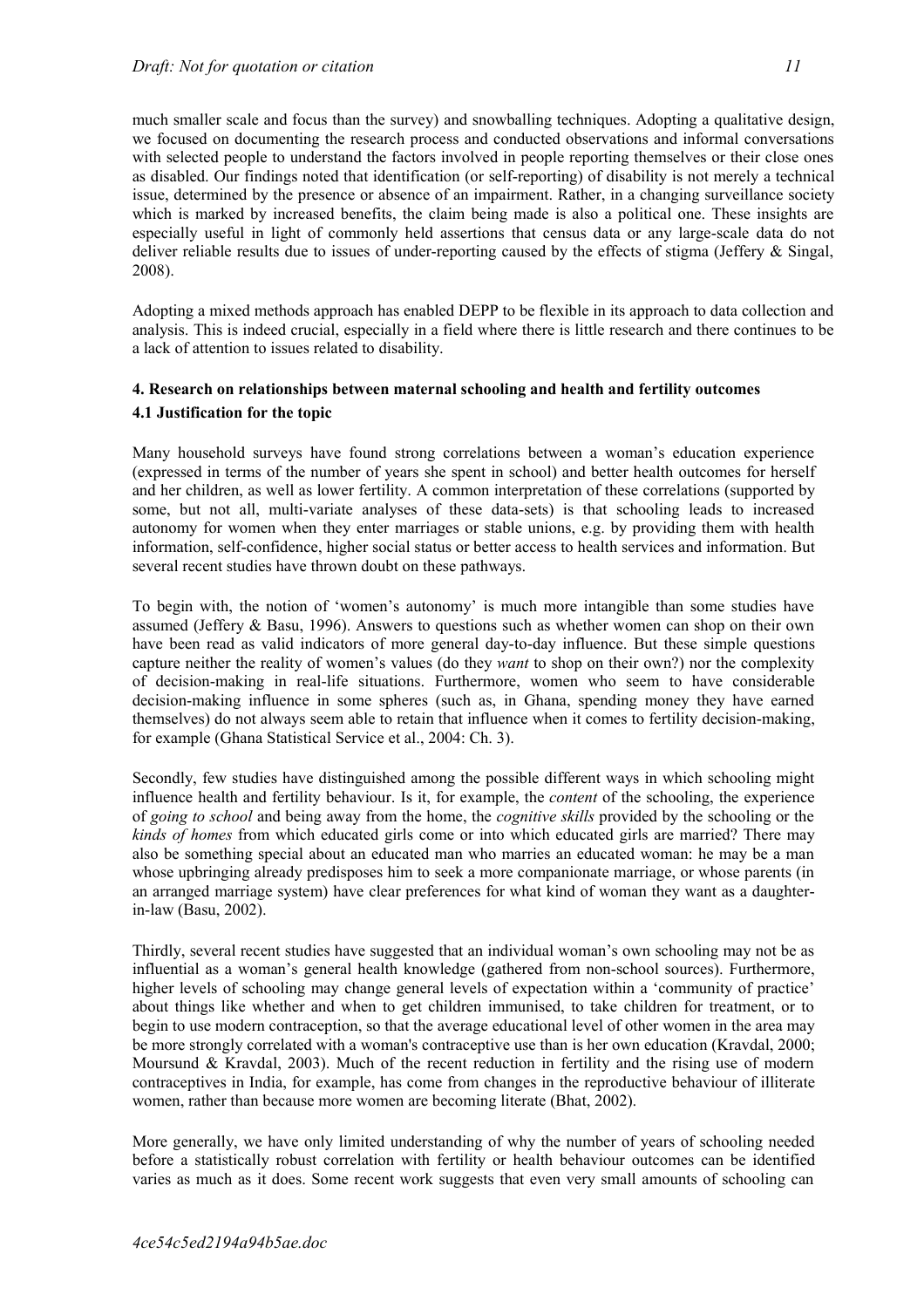have an effect (Basu & Stephenson, 2005). Much other work (e.g. in India by PRATHAM, (Pratham, 2007) has suggested that it may require as much as 8 or 9 years of schooling for literacy skills to be fully established for the median school-goer.

Finally, few studies have focussed on the effects of schooling among poor people, although some studies suggest that schooling is neither a protection against falling into poverty nor always a way of climbing out of poverty (Krishna, 2006; Krishna et al., 2004). Changing aspirations, and the effects of different forms of mass media, are aspects that have not been fully understood (Basu, 2002; Bhat, 2002), which suggests that other social changes may be of at least as much significance as schooling.

### **4.2 Expected benefits of bringing together research using quantitative (econometric) and qualitative (sociological) methods**

We cannot hope to resolve all these issues through our research, but certain features of the household survey and the qualitative interviews may provide new insights. For example, the household survey allows us to distinguish between the level of education attained and the skills held by the woman herself at the time of interview. Furthermore, collecting some basic nutritional data on children allows us to bring health outcomes directly into the analysis. In addition, much of the extant cross-national comparative work has been quantitative and has not engaged with the complex issues of tracing out causal pathways in different cultural and social contexts. By using essentially similar approaches in all four countries, tailored to take account of cultural variations, the material gathered through semistructured interviews will, when linked to the survey data, allow much more robust interpretations of causal pathways than is available through existing separate data sets.

### **4.3 The particular challenges of cross-cultural work in this field**

This part of the research project is attempting to unpack how schooling might affect the lives of young women as they move into adulthood, especially through establishing themselves in sexual relationships, often in a new home, and becoming a mother (including negotiating access to reproductive health services) (Lloyd, 2006; World Bank, 2006). It is increasingly clear that the contexts within which these transitions take place vary considerably, not just between countries but also within sites (including the effects of religion or ethnic group membership for example). At a more general level, there are key factors that vary substantially between north India and Pakistan, on the one hand, and Sub-Saharan Africa, on the other, which might be expected to have an impact on the causal links between schooling and health and fertility outcomes (See Table 4). A major part of the analysis of the qualitative data will be concerned to find an appropriate language and conceptual framework that will allow us to make comparisons between and within countries while maintaining our focus on understanding the differences that schooling makes.

#### *<Table 4 about here>*

### **4.4 Outline of work in this sub-theme**

The surveys in India, Pakistan and Ghana have collected a wide range of information relevant to understanding health and fertility outcomes from randomly selected households. In addition to attitudinal and behavioural questions (on use of health and family planning services, numbers of immunisations for children etc) there are also questions on women's ability to take decisions of different kinds. These data are complemented by direct observations of the nutritional status of children (height and weight by age) and tests of cognitive achievements of the adults and the children to complement the number of years of schooling and levels of schooling achieved. In combination these data allow for more sophisticated understanding of correlations between education and health and fertility outcomes than have previously been available.

The qualitative research in this sub-theme has relied mainly on three research strategies. Firstly, we have collected community-level data (generated by repeated visits to four sites in each country, two urban and two rural). In these selected communities we have built up a picture of the context in which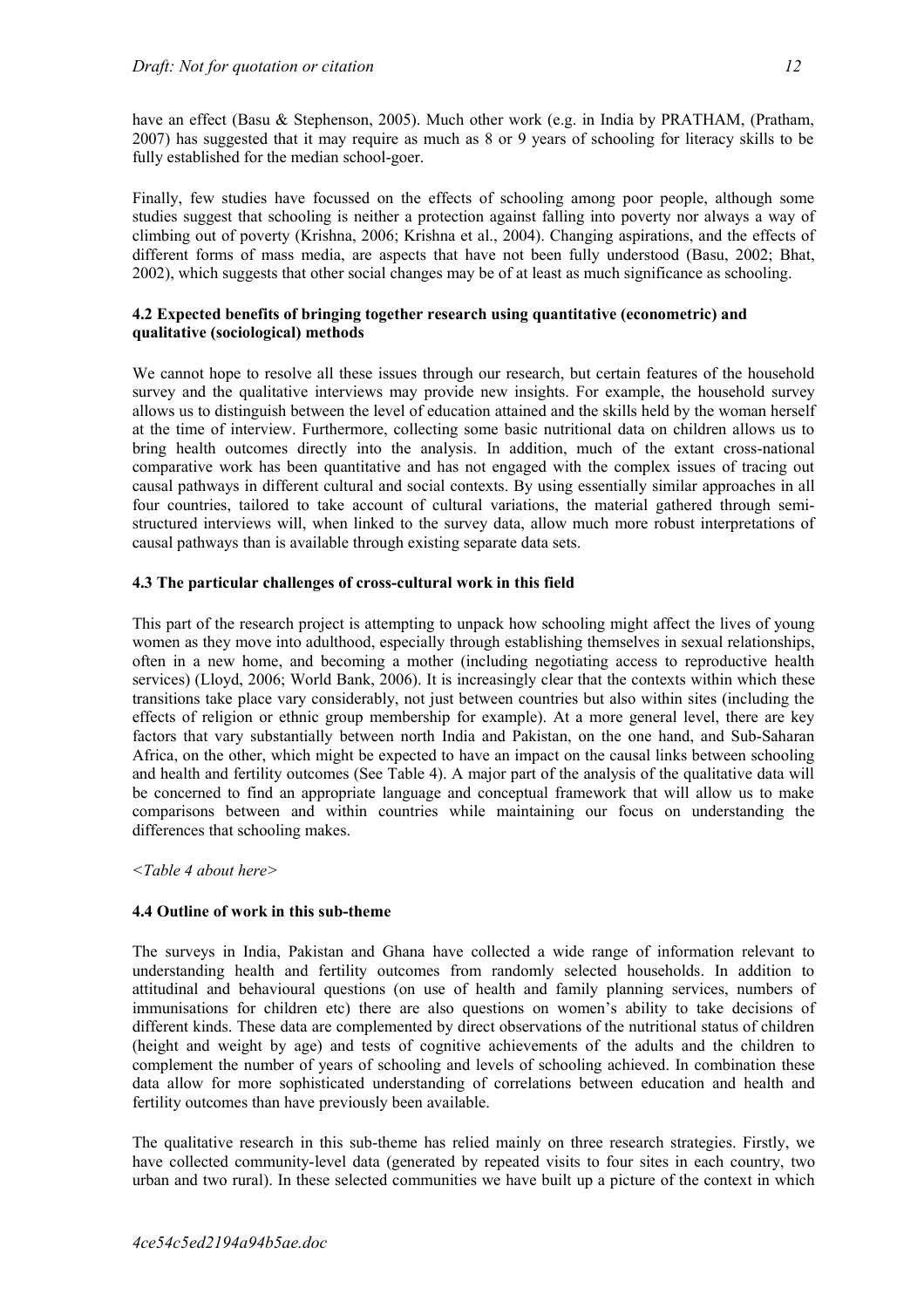household members make decisions about health and fertility issues. Secondly, we carried out a household census in all four sites, providing us with a more complete picture of household types and the educational characteristics of young women. Thirdly, we conducted interviews with between 16 and 24 women aged 20-29 with at least one child under the age of 6. This is an appropriate age group for considering health and fertility issues because (i) such women may be actively considering (and possibly acting on) family limitation; (ii) they have young children and relatively fresh memories of child-birth, as well as recent experience of child health problems; and (iii) they are more likely to have had varied educational experiences than older women. In each site the sample was selected to allow us to contrast the experiences of more and less educated women.

The semi-structured interviews have covered issues such as a woman's perceptions of the expectations held by parents of the role of education in affecting their choices of a daughter- and/or son-in law and the extent to which those expectations have been met in practice. We have also explored the woman's perceptions of the costs and benefits of schooling of boys and girls, and reflections by these young women on the extent to which they have consciously used their schooling status to affect how they have been treated by others, and whether they think they are seen differently from, e.g., less or more educated siblings or co-daughters-in-law. We have also asked women to recall decisions with respect to fertility, children's health and women's health over the previous year, and to reflect on decisions with respect to children's schooling.

### **4.5 Envisaged outcomes and synergies between the quantitative and qualitative research**

There are different kinds of synergies between the different methods. Using the distinctions from Section 2 above, we plan to combine quantitative and qualitative methods in all three modes. Following Q-squared approaches, we can take advantage of the possibility of repeat household surveys to revise questionnaire items in the light of qualitative research carried out between the two surveys. One example is from Pakistan, where survey results suggest different pathways of influence in different aspects of child health. Provisional results from the household survey suggest that child immunisation levels seem to be directly influenced by the father's schooling, but children's nutritional status seems to be much more strongly influenced by mother's schooling. Investigating why this might be so, using the qualitative interviews, and providing suggestions for new questions for the second round of the household survey, are the most likely ways in which we expect to develop our understanding of issues such as these. Currently we expect to investigate what health-impacting decisions fathers make within the household, and which decisions mothers make. We hypothesise three categories of types of decisions: (i) once-off decisions (e.g. whether and which immunisations to give and whether to put in clean water or sanitation system); (ii) decisions about nutrition and hygiene (a huge number of very small, daily decisions – what food to buy/cook, hygiene practices etc.); (iii) decisions when a child falls ill, (i.e., unpredictable events). Each of these decisions also has different implications for access to what is – in Pakistan – a largely male public sphere.

An example where a more pragmatic 'mixed methods' approach may be used is in the investigation of causal relationships between schooling and access to public resources. It has often been assumed that better educated mothers and fathers have better access to publicly provided health services or piped water etc. because they understand the benefits involved and attempt to plan their lives. But it is equally possible that providers (within health services, or in local government offices), discriminate against those perceived as less educated, poorer or dirtier – who are less 'entitled' to such benefits. Addressing this issue will require a mix of survey analysis (do better educated mothers and fathers use health services more, after controlling for other factors?); interview material (how do young mothers report their treatment when they attend clinics?) and observation and discussions with community leaders and health centre staff.

We also plan to use the 'nested' research design (data collected at household, village or urban neighbourhood, district and state or province) to contextualise the interpretive interviews carried out with young mothers in all four countries. A major focus of our interviews has been to explore what affects the ability of young mothers to influence key health and fertility issues within their households. As we come to understand the interview material we will check emerging hypotheses against quantitative data (our own and others). But in this case, we expect to produce papers in which the key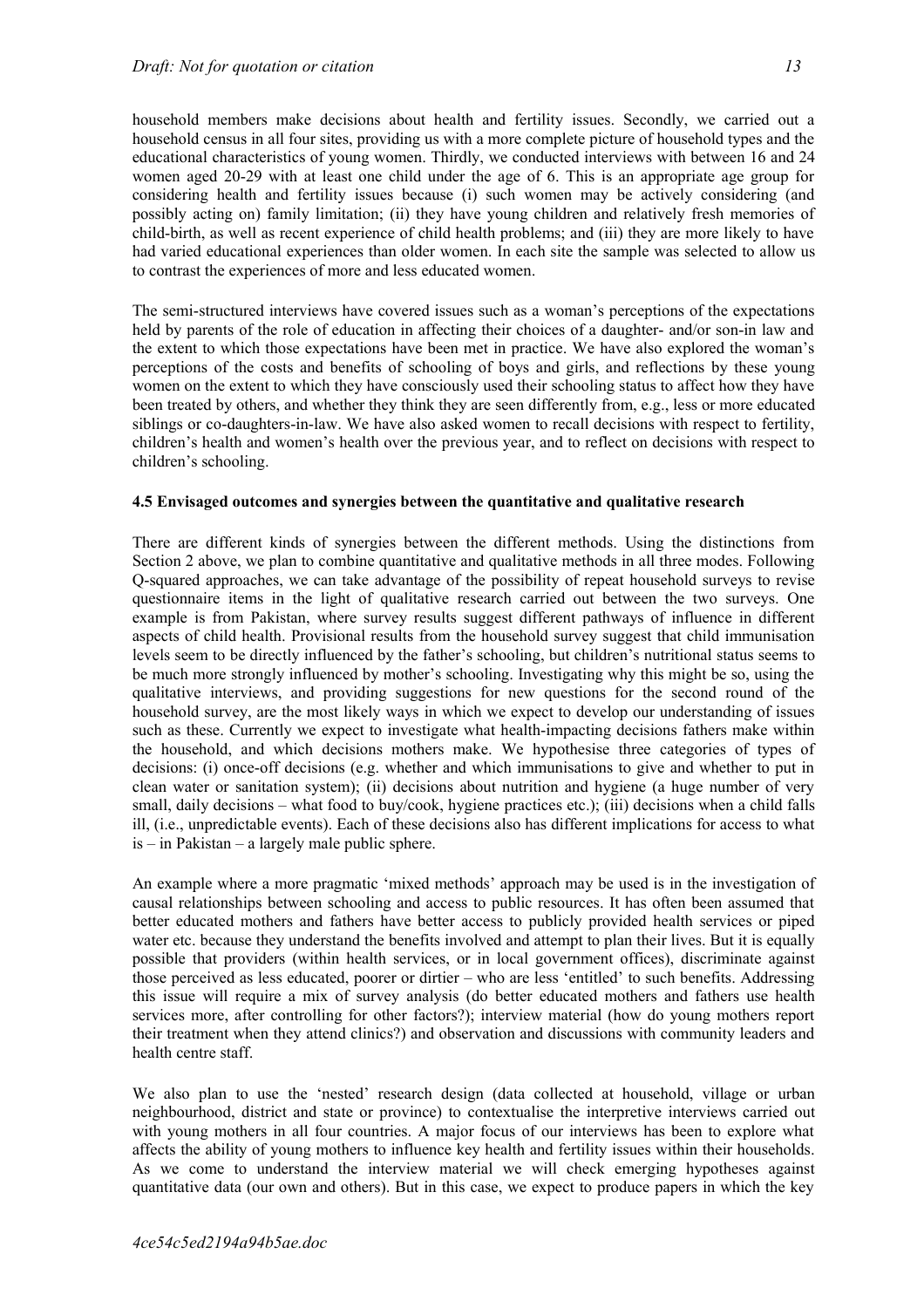concern is to deepen our understanding of how young mothers understand their worlds – analysis driven by the purposes of qualitative researchers.

### **5: Discussion and Conclusions**

Quantitative and qualitative methods, used separately in analysing problems of poverty, have both strengths and weaknesses. The use of quantitative approaches allows us to make dependable statements about the characteristics of a whole population, and to test hypotheses about whether some of their attributes are causally associated with others, in ways which may be able to be influenced by policy. However, the data collected using standard survey techniques are subject to errors of estimation and to reporting errors arising from the use of misleading questions, from poor interview technique, or respondent error. Moreover, such approaches focus mainly upon information that can be quantified, to the cost of neglecting relevant information and insights held by the survey respondents, which remain untapped.

By contrast the use of qualitative methods allows us more accurately to understand the causal relationships between variables of interest, and to investigate characteristics which are not conducive to precise measurement. In order to understand the nature of a process, or to explain the presence of a particular phenomenon, qualitative methods are likely to provide better answers. Equally, they allow latitude to follow up on important ideas which may be revealed during the research process, in ways which quantitative approaches cannot usually embrace.

However, when using qualitative methods, the difficulties of making inferences which extend beyond the surveyed population are well known. Accurate and detailed descriptive accounts of phenomena of interest to the researcher can be provided by the use of such methods, but not their more generalised extent. The reliability of results from qualitative approaches may be more difficult to attest than with quantitative data, and undertaking some form of triangulation may be fundamental to convincing others of the broader implications of the work.

This mix of advantages and disadvantages associated with the use of quantitative and qualitative methods has been centrally relevant to the ways in which they have been integrated in the RECOUP programme. Careful research design can result in some of the main advantages of each being captured, whilst their disadvantages are minimised or countered. As examples, this paper has argued that reports on the prevalence and nature of disability in developing countries are typically flawed by a heavy reliance upon statistical surveys using unreliable definitions. International comparisons are particularly difficult because the cultural norms for what counts as disabled differ across countries. Language conventions also differ, such that not all disability characteristics are recognized by the use of a given term. Thus, achieving reliable comparative statistics remains problematic: official sources, for example, report disability incidence at levels which are more than 5 times as great in Kenya as in India (Table 3), yet there is no obvious reason why this should be so. RECOUP has sought to improve this circumstance by seeking a better representation of disability: questions are posed in our household surveys about the details of particular functionings, in order to generate comparable data across communities, cultures and nations.

Even if this approach provides better data (which we believe it does), the various manifestations of disability, and their significance for people's capabilities, can only be known by using qualitative approaches. Our survey data will tell us about the incidence of disabilities of various kinds, and will facilitate an investigation of their correlates at the levels of households and individuals. But questions of how and why circumstances are as they are – about the ways in which the lives of the disabled are lived and perceived – need to be addressed by using qualitative research. This 'mixed methods' approach allows real flexibility of response as new, potentially important, explanatory factors are revealed.

As regards our work on health and fertility, a key issue concerns the ways in which the 'standard' results, which reveal significant correlations between female education and fertility decline, should be interpreted. Are such effects a consequence of values and attitudes acquired during schooling, of cognitive skills learned, of past or present home background, or of the fertility behaviour and values of people in the surrounding community? Most modelling approaches cannot arbitrate between these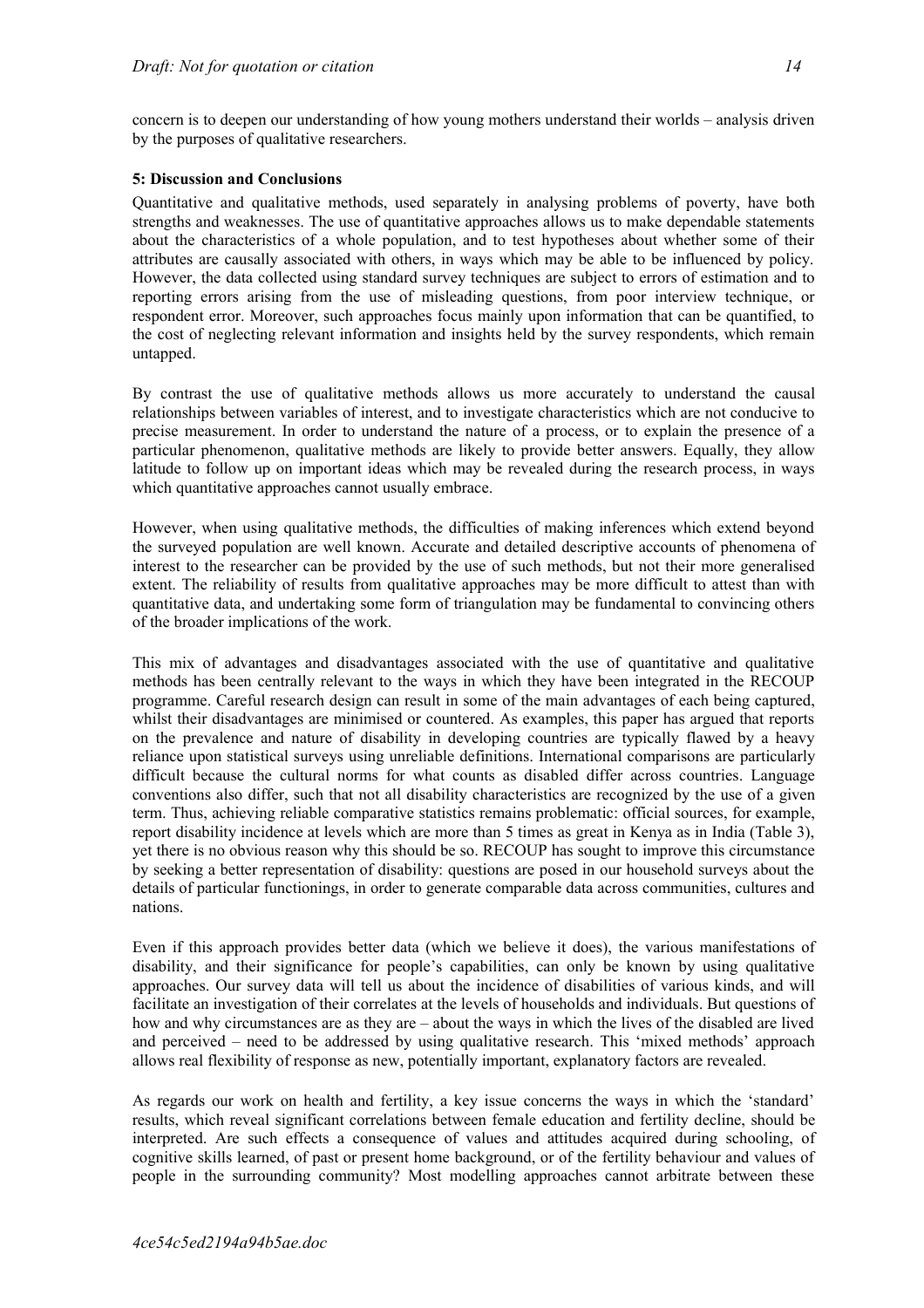possibilities, and education remains a 'black box' which is known to have an effect, for reasons which usually remain ambiguous or unclear.

Again, this circumstance can be improved by designing better surveys. Unusually, our household enquiries include tests of cognitive achievement, and collect data on present and past SES. But these refinements remain insufficient to arbitrate between all of the above possible reasons for education's effects. The qualitative enquiries – which, *inter alia*, probe the attitudes towards fertility, possible reasons for differences between desired and actual family size, and the pressures on women in different educational and household circumstances – can be expected to reveal much more about the nature of the causal processes involved. This outcome, in turn, can be expected to benefit the future design of quantitative instruments.

Each of the three types of engagement between quantitative and qualitative methods which we have outlined in this paper are represented in RECOUP work. Given the clear limits to the benefits of working only in a qualitative or a quantitative mode, and because of the multi-dimensional ways in which education and poverty interact, some mix of both approaches is desirable to address many of our research questions. This inevitably means that cross-disciplinarity is also required: embedded casestudies, for example, in the context of the village communities in which we are working, require not just the methods of qualitative research, but the skills and the contextual knowledge of the social anthropologist, to properly analyse and weigh their results. Equally, working with our household data sets needs quantitative skills, but more specific disciplinary skills are required for the modelling approaches, and for setting the results of this work in the context of a broader economic tradition. The challenge of producing a synthesis across disciplines, methods and cultures remains strong.<sup>[7](#page-14-0)</sup> Initial results are promising, but we are still rather closer to the beginning than to the end of that process.

<span id="page-14-0"></span><sup>&</sup>lt;sup>7</sup> Success will also be influenced by practical matters lying outside our control, such as delays to the research which were imposed by civil insurgency in two of our partner countries (Pakistan and Kenya) during 2007/8.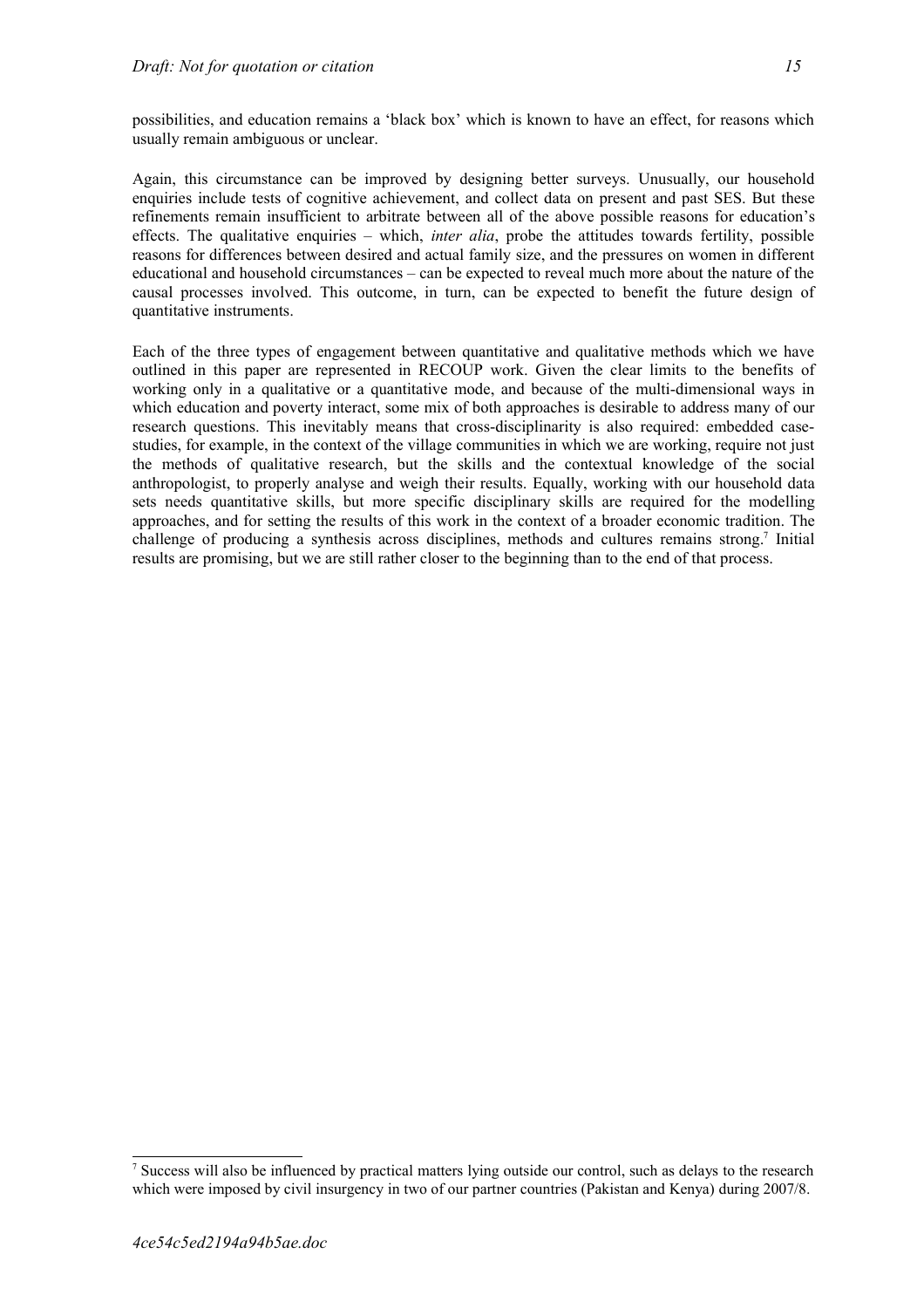| Paradigm                      | Q-Squared                | Mixed methods                           | <b>Embedded Case Studies</b> |  |  |
|-------------------------------|--------------------------|-----------------------------------------|------------------------------|--|--|
| Originating Discipline        | Economics                | <b>Education, Sociology</b>             | Ethnography,                 |  |  |
|                               |                          |                                         | Anthropology                 |  |  |
| General Purpose               | To strengthen our        | To enhance reliability                  | To improve our               |  |  |
|                               | understanding of         | and validity by fitting                 | understanding of and         |  |  |
|                               | empirically observed     | methods to purpose                      | broaden the                  |  |  |
|                               | phenomena                |                                         | significance of              |  |  |
|                               |                          |                                         | qualitative material         |  |  |
| Dominant research<br>paradigm | Quantitative             | Either                                  | Qualitative                  |  |  |
| Notions of causality          | Statistically verifiable | Either statistical or<br>actor-oriented | Actor-oriented               |  |  |
| Notions of 'truth'            | Based on reliability,    | Based on relativist                     | Based on 'deep               |  |  |
|                               | generalisability and     | notions of truth for                    | plausibility'                |  |  |
|                               | validity                 | purposes in context                     |                              |  |  |
| Dominant philosophical        | Positivist               | Pragmatism                              | Interpretive                 |  |  |
| tradition                     |                          |                                         | understanding                |  |  |
| Specific purpose or           | To help explain          | Answering any                           | Assisting in the             |  |  |
| focus                         | apparent causal          | particular set of                       | contextualisation of         |  |  |
|                               | relationships emerging   | research questions in                   | findings from intensive      |  |  |
|                               | from econometric         | the best available way                  | fieldwork                    |  |  |
|                               | analysis                 |                                         |                              |  |  |

**Table 1: A comparison of paradigms for relating quantitative and qualitative research**

| Element of Research Design           | <b>Quantitative Research</b> | Qualitative Research         |
|--------------------------------------|------------------------------|------------------------------|
| Type of Information on<br>Population | Numerical                    | Non-Numerical                |
| Type of Population Coverage          | General                      | Specific                     |
| Type of Population Involvement       | Passive                      | Active                       |
| Type of Inference Methodology        | Deductive                    | Inductive                    |
| Type of Disciplinary Framework       | Neo-Classical Economics      | <b>Broad Social Sciences</b> |

Source: (Kanbur, 2001: 1)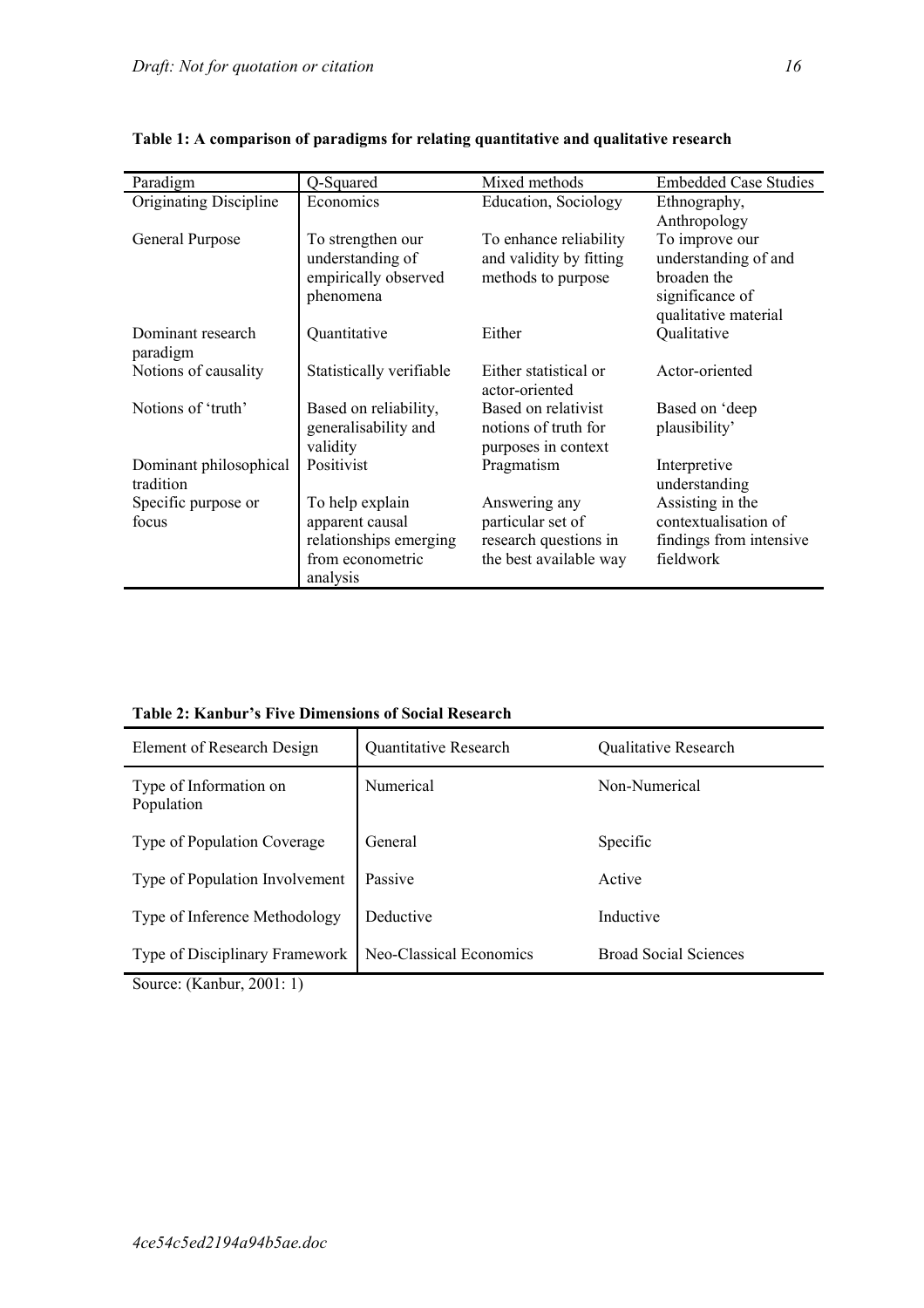|                                                                                                 | Kenya                                                            | Ghana                                                       | <b>India</b>                                                 | Pakistan                                               |
|-------------------------------------------------------------------------------------------------|------------------------------------------------------------------|-------------------------------------------------------------|--------------------------------------------------------------|--------------------------------------------------------|
| Estimated proportion<br>of people with<br>disabilities (to the<br>total population)             | $5\% - 10\%$                                                     | $5\% - 7\%$                                                 | $2.13\% - 1.8\%$                                             | $2.5\% - 7\%$                                          |
| Dominant societal<br>beliefs regarding<br>disability                                            | Witchcraft/<br>magical, denial,<br>charity, burden,<br>pity      | Witchcraft/<br>magical, denial,<br>charity, burden,<br>pity | Curse (past sins),<br>denial, charity, care,<br>burden, pity | Predominantly<br>charity, curse,<br>care, burden, pity |
| Percentage of<br>children with<br>disabilities aged 6-18<br>years attending<br>formal education | Less than $10\%$                                                 | Less than $4\%$                                             | Less than $2\%$ -<br>$60\%$ <sup>8</sup>                     | Between 2% and<br>$4\%$                                |
| Number of special<br>schools                                                                    | 110 in Nairobi<br>and Central<br>Province, 7.5<br>million people | N/a                                                         | Approx. $2,500$ for<br>1150 million people                   | Approx. 49 for<br>175 million<br>people                |

**Table 3: Cross national comparison on issues related to people with disabilities** 

*Note: The figures in this table have been tabulated from a range of different Government and INGO documents.* 

# **Figure 1: Questions addressing disability in the household survey (RECOUP)**

|                                                                                    |                       | Seeing                                                                                 |                                                                              |                                                                                                                                                     | Hearing | Speaking                                      | Walking | Learning                                       | Personal care<br>(Such as, washing)<br>oneself, caring for<br>body parts, toileting,<br>dressing, eating,<br>drinking) |
|------------------------------------------------------------------------------------|-----------------------|----------------------------------------------------------------------------------------|------------------------------------------------------------------------------|-----------------------------------------------------------------------------------------------------------------------------------------------------|---------|-----------------------------------------------|---------|------------------------------------------------|------------------------------------------------------------------------------------------------------------------------|
| Yes<br>Degree<br>$l =$ mild<br>$=1$<br>$No=$<br>$2=$ moderate<br>2<br>$3$ = severe | Since<br>what<br>age? | activity --- can do<br>At home?<br>Yes<br>sometimes<br>Yes,<br>often<br>N <sub>0</sub> | At work or<br>at school?<br>Yes<br>sometimes<br>Yes, often<br>N <sub>0</sub> | Does this reduce the amount or kind of<br>In other areas, for<br>example, transport<br>or leisure?<br>Yes sometimes<br>Yes, often<br>N <sub>0</sub> |         | repeated in each of the types of disabilities |         | The sub-sections in the Seeing column would be |                                                                                                                        |

<span id="page-16-0"></span><sup>&</sup>lt;sup>8</sup> These figures are from different official sources. Such high discrepancies highlight the unreliability of basic data on people with disabilities.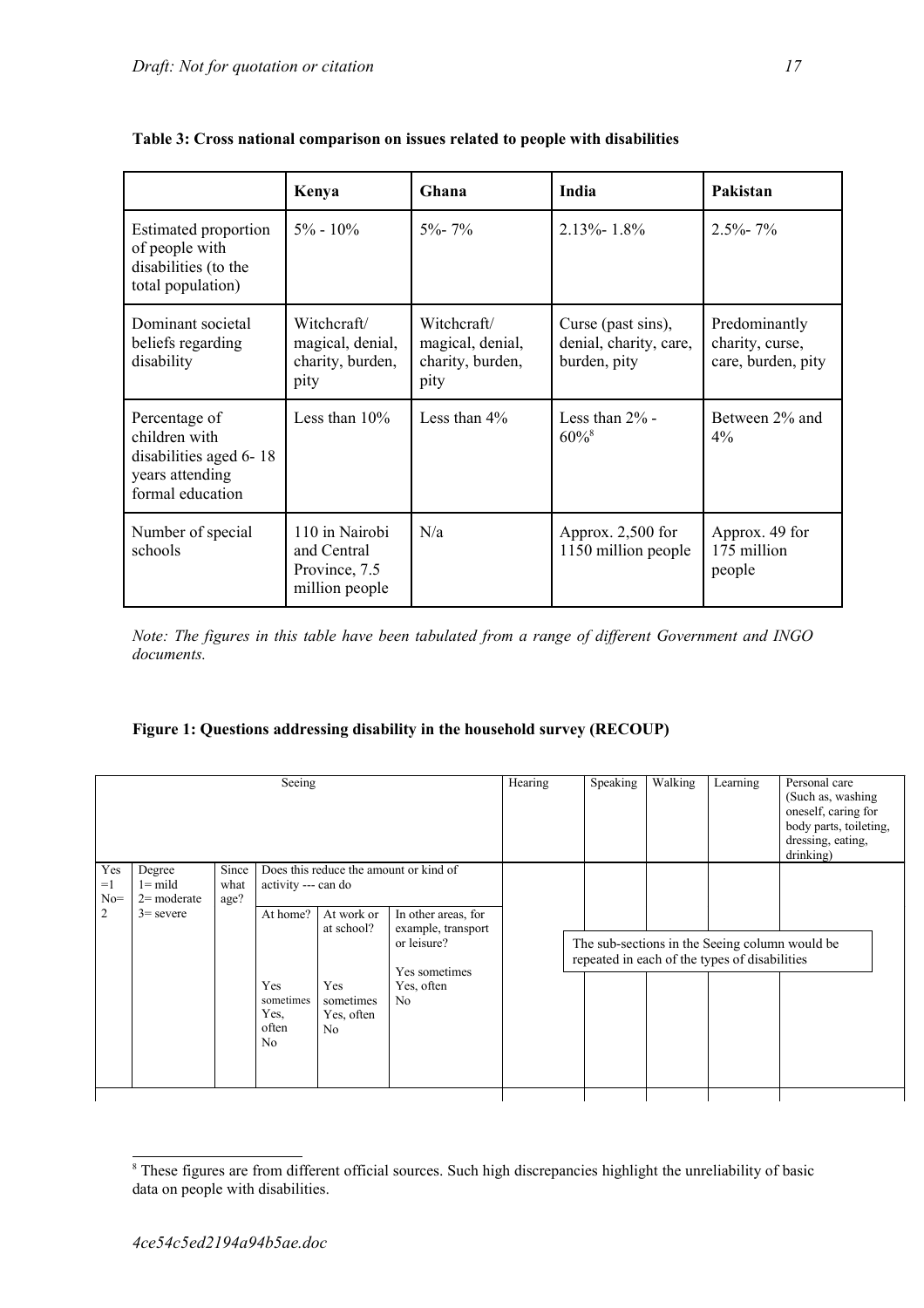| <b>Institutional elements</b>       | N. India/Pakistan                                                              | Kenya/Ghana                                                                                              |
|-------------------------------------|--------------------------------------------------------------------------------|----------------------------------------------------------------------------------------------------------|
| Marriage                            | Polygamy is rare, under 5%                                                     | Polygamy may be common, 30% or                                                                           |
|                                     | Marriage is nearly universal by age 30                                         | more                                                                                                     |
|                                     | for women; divorce and remarriage                                              | Many women have a series of short-                                                                       |
|                                     | are uncommon                                                                   | term relationships                                                                                       |
|                                     | Parental arrangement of marriages is                                           | Most marriages are self-initiated;                                                                       |
| Lineality<br>Post-marital residence | the norm<br>Patrilineality is universal<br>Normatively with the parents of the | arranged marriages are uncommon<br>Some groups are matrilineal<br>Very variable: neo-local as well as no |
| Sexual relationships                | husband<br>Pre-marital and extra-marital are                                   | move on marriage<br>Pre-marital and extra-marital are                                                    |
| Household heads                     | uncommon<br>Predominantly male                                                 | common<br>Substantial numbers of female-headed                                                           |
| Fostering                           | Uncommon, though adoption between                                              | households<br>Can be common, especially in west                                                          |
|                                     | kin happens more than is normally                                              | Africa, starting at different ages: a                                                                    |
|                                     | presumed                                                                       | mother may have little or no say in                                                                      |
|                                     |                                                                                | key decisions concerning fostered-out                                                                    |
| Marriage settlements                | Predominantly dowry, with escalating                                           | children<br>Predominantly bride-price or bilateral                                                       |
| Women's work outside                | costs seen as problematic<br>Rare, especially for women with some              | payments<br>Common for women with all levels of                                                          |
| the home, paid and                  | education                                                                      | schooling                                                                                                |
| unpaid<br>Control over women's      | Usually with the husband, his mother                                           | Usually with the woman worker                                                                            |
| earnings                            | or father                                                                      |                                                                                                          |

**Table 4: Some key comparisons between Sub-Saharan Africa, north India and Pakistan that might have an impact on the causal links between schooling and health and fertility outcomes**